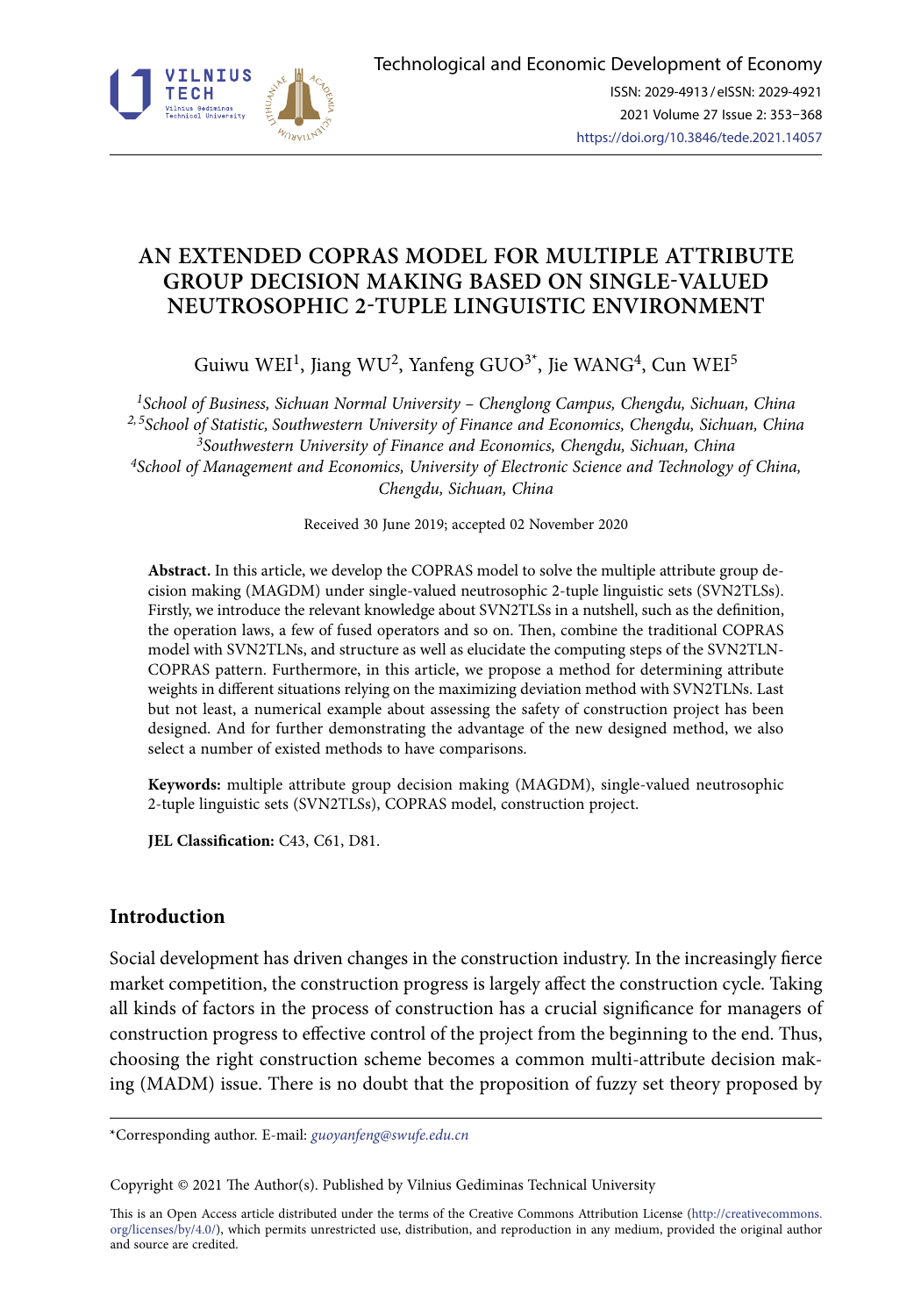Zadeh (1965) in 1965 is groundbreaking. Afterwards, more and more evaluation tools, such as intuitionistic fuzzy set (IFS) (Atanassov, 1986; Wu et al., 2019, 2020), Pythagorean fuzzy set (PFS) (Garg, 2016; He et al., 2019; Zhang & Xu, 2014), Neutrosophic set (NS) (Wang et al., 2010; Wang et al., 2019a; Wei et al., 2019b), Spherical fuzzy set (SFS) (Gundogdu & Kahraman, 2019; Wei et al., 2019a) and 2-tuple linguistic set (2TLS) (Herrera & Martinez, 2000; Wang et al., 2019b) have been proposed and applied in MAGDM problems. The NS theory proposed by Smarandache (1999) considers three dimensions: truth-membership, indeterminacy-membership and false-membership. Ye (2014) studied the cross-entropy under single-valued neutrosophic sets (SVNSs) to solve MADM. Sahin and Liu (2016) proposed the maximizing deviation method under SVNSs. Chen and Ye (2017) combined the Dombi operation with SVNSs to present some Dombi weighted aggregating operators. Fan, Fan, and Ye (2018) presented the cosine measure and weighted cosine measure of SVNSs to handle actual problems. Wang, Zhang, Wang, and Li (2018c) defined some dual generalized SVN number Bonferroni mean (DGSVNNBM) operator. To get more scientific evaluation results, some scholars and researchers combine the SVNSs and 2TLS to define some new aggregation operator to solve MADM. Wang, Wei, and Wei (2018b) defined the 2-tuple linguistic neutrosophic set (2TLNSs) and presented some Bonferroni mean operators. Garg and Nancy (2018) explored the prioritized weighted operators under 2TLNSs. Wang, Wei, and Lu (2018a) built the TODIM model for MADM problems with 2TLNSs. Wu, Wu, Zhou, Chen, and Guan (2018) proposed the SVN2TLSs and developed some Hamacher aggregation operators. Ju, Ju, and Wang (2018) defined some MSM operators under SVN2TLS.

In order to make decisions based on the evaluation information more conveniently, Zavadskas, Kaklauskas, and Sarka (1994) built the COPRAS method for MADM. Zavadskas, Kaklauskas, and Kvederyte (2001) applied the COPRAS method to multiple criteria analysis. Podvezko (2011) made a comparison between SAW method and COPRAS method. Bekar, Cakmakci, and Kahraman (2016) adopted the fuzzy COPRAS method. Liou, Tamosaitiene, Zavadskas, and Tzeng (2016) defined the new hybrid COPRAS-G MADM. Mahdiraji, Arzaghi, Stauskis, and Zavadskas (2018) designed the hybrid fuzzy BWM-COPRAS method. Roy, Sharma, Kar, Zavadskas, and Saparauskas (2019) proposed the COPRAS method for MADM problems. At the same time, some other researches also investigated the COPRAS method (Mahdiraji et al., 2018; Matic et al., 2019; Roy et al., 2019).

From above review and analysis, we could find that the SVN2TLSs can consider both quantitative and qualitative evaluation information to describe the decision environment more objectively, at the same time, as a simple and effective decision-making tool, the COPRAS model can be more easily applied to deal with MAGDM problems. Thus, it's of great significance to study the single-valued neutrosophic 2-tuple linguistic number COPRAS (SVN2TLN-COPRAS) model. The innovation of such work is to set up an extended CO-PRAS model for MAGDM under the SVN2TLSs more effectively.

Our article includes the following contents. Firstly, elementary knowledge about SVN2TLSs is briefly introduced in Section 1. Secondly, the computing steps of SVN2TLN-COPRAS are presented in Section 23. To determine the attribute's weight, the maximizing deviation methods with incompletely weight and completely unknown weight are simply designed in Section 3. What's more, the new MAGDM method combining the COPRAS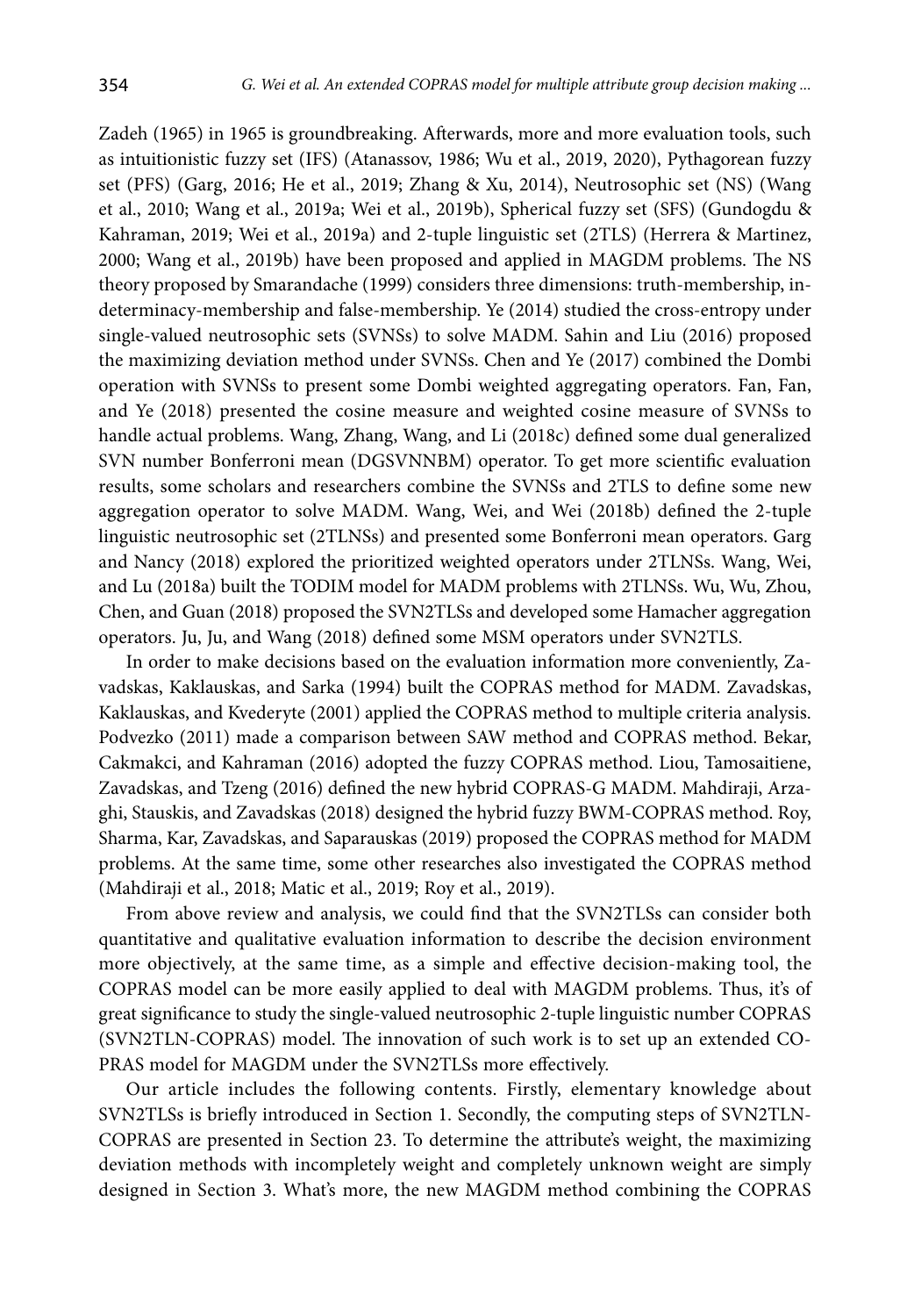model and the maximizing deviation method is testified by taking advantage of a numerical example about assessing the safety of construction project in Section 4. And for further demonstrating the advantage of the new designed method, we also select a number of existed methods in this Section. Ultimately, we summarize this article in last section.

### **1. Preliminaries**

### **1.1. Single-valued neutrosophic 2-tuple linguistic sets**

On the basis of single-valued neutrosophic and 2-tuple linguistic knowledge, Wu et al. (2018) originally developed the single-valued neutrosophic 2-tuple linguistic sets (SVN2TLSs) which means we are capable to analyze uncertainty more conveniently. The basic definition of SVN2TLSs can be described as:

**Definition 1** (Wu et al., 2018). Suppose there is a linguistic term collection  $\{\zeta_1, \zeta_2, ..., \zeta_k\}$ . Every element  $\zeta_i(i=1,2,...,k)$  in this collection represents a possible linguistic scale, and  $\zeta = \zeta_0 =$  exceedingly terrible,  $\zeta_1 =$  very terrible,  $\zeta_2 =$  terrible,  $\zeta_3 =$  medium,  $\zeta_4 =$  well,  $\zeta_5 =$ very well,  $\zeta_6$  = exceedingly well, then the SVN2TLSs could be defined:

$$
\zeta = \langle \left( x_{\phi}, \varphi \right), \left( \eta, \tau, \lambda \right) \rangle, \tag{1}
$$

where  $x_{\phi} \in \zeta$ ,  $(x_{\phi}, \varphi)$  means the 2-tuple linguistic variables which meets the condition  $0 \leq \Delta^{-1}(x_{\phi}, \varphi) \leq k$ .  $(n, \tau, \lambda) \in [0,1]$  means the truth-membership (TM), the indeterminacy membership (IM) and the falsity membership (FM) which satisfies the condition  $0 \leq \eta + \tau + \lambda \leq 3$ .

**Definition 2** (Wu et al., 2018). Let  $\zeta_1 = \left\langle \left( x_{\phi_1}, \varphi_1 \right), \left( \eta_1, \tau_1, \lambda_1 \right) \right\rangle$  and  $\zeta_2 = \left\langle \left( x_{\phi_2}, \varphi_2 \right), \left( \eta_2, \tau_2, \lambda_2 \right) \right\rangle$ be two SVN2TLNs, then the operation rules of them can'be presented as:

$$
(1) \zeta_{1} \oplus \zeta_{2} = \Big\{ \Delta \Big( \Delta^{-1} \Big( x_{\phi_{1}}, \varphi_{1} \Big) + \Delta^{-1} \Big( x_{\phi_{2}}, \varphi_{2} \Big) \Big), (\eta_{1} + \eta_{2} - \eta_{1} \eta_{2}, \tau_{1} \tau_{2}, \lambda_{1} \lambda_{2}) \Big\};
$$
\n
$$
(2) \zeta_{1} \otimes \zeta_{2} = \Big\{ \Delta \Big( \Delta^{-1} \Big( x_{\phi_{1}}, \varphi_{1} \Big) \times \Delta^{-1} \Big( x_{\phi_{2}}, \varphi_{2} \Big) \Big), (\eta_{1} \eta_{2}, \tau_{1} + \tau_{2} - \tau_{1} \tau_{2}, \lambda_{1} + \lambda_{2} - \lambda_{1} \lambda_{2}) \Big\};
$$
\n
$$
(3) \delta \zeta_{1} = \Big\{ \Delta \Big( \delta \Delta^{-1} \Big( x_{\phi_{1}}, \varphi_{1} \Big) \Big), \Big( 1 - \Big( 1 - \eta_{1} \Big)^{\delta}, \Big( \tau_{1} \Big)^{\delta}, \Big( \lambda_{1} \Big)^{\delta} \Big) \Big\} \delta > 0;
$$
\n
$$
(4) \Big( \zeta_{1} \Big)^{\delta} = \Big\{ \Delta \Big( \Delta^{-1} \Big( x_{\phi_{1}}, \varphi_{1} \Big) \Big)^{\delta}, \Big( \big( \eta_{1} \big)^{\delta}, 1 - \Big( 1 - \tau_{1} \Big)^{\delta}, 1 - \Big( 1 - \lambda_{1} \Big)^{\delta} \Big) \Big\} \delta > 0.
$$

**Definition 3** (Wu et al., 2018). Let  $\zeta_1 = \langle (x_{\phi_1}, \varphi_1), (\eta_1, \tau_1, \lambda_1) \rangle$  and  $\zeta_2 = \langle (x_{\phi_2}, \varphi_2), (\eta_2, \tau_2, \lambda_2) \rangle$ be two SVN2TLNs, then the score function  $e(\zeta_1), e(\zeta_2)$  and accuracy function  $h(\zeta_1), h(\zeta_2)$ can be depicted as:

$$
e(\zeta_1) = \Delta^{-1}\Big(x_{\phi_1}, \phi_1\Big) \cdot \frac{\Big(2 + \eta_1 - \tau_1 - \lambda_1\Big)}{3}, e(\zeta_2) = \Delta^{-1}\Big(x_{\phi_2}, \phi_2\Big) \cdot \frac{\Big(2 + \eta_2 - \tau_2 - \lambda_2\Big)}{3};\tag{2}
$$

$$
h(\zeta_1) = \Delta^{-1} (x_{\phi_1}, \phi_1) \cdot (\eta_1 - \lambda_1), h(\zeta_2) = \Delta^{-1} (x_{\phi_2}, \phi_2) \cdot (\eta_2 - \lambda_2).
$$
\n(3)

Then according to score and accuracy function of  $\zeta_1$  and  $\zeta_2$ , if  $e(\zeta_1) \geq e(\zeta_2)$ ,  $\zeta_1 \geq \zeta_2$ ; if  $e(\zeta_1) = e(\zeta_2)$  then: (1) if  $h(\zeta_1) \ge h(\zeta_2), \zeta_1 \ge \zeta_2$ ; (2) if  $h(\zeta_1) = h(\zeta_2), \zeta_1 = \zeta_2$ .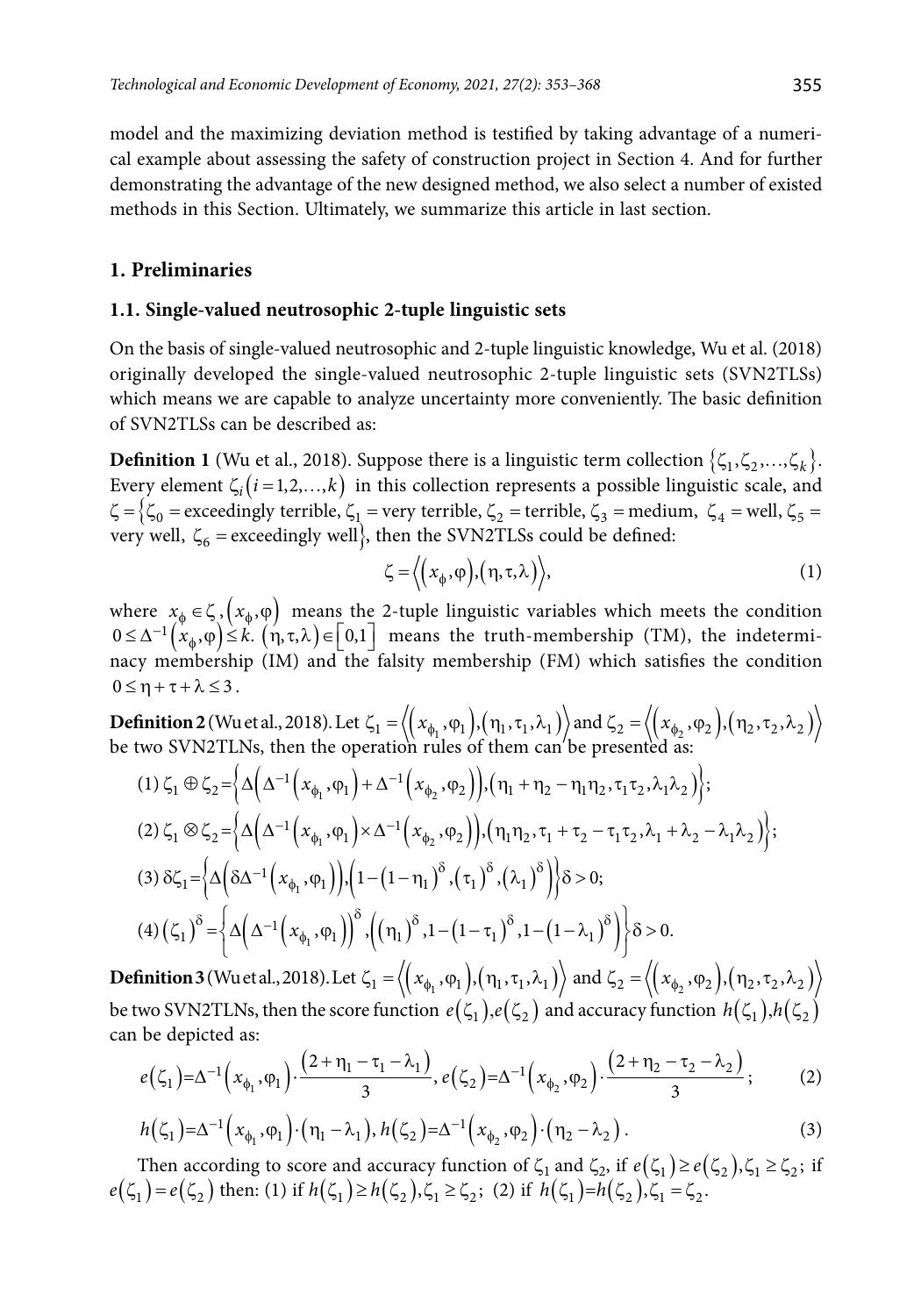### **1.2. The normalized Hamming distance**

**Definition 4.** Both  $\zeta_1 = \langle (x_{\phi_1}, \varphi_1), (\eta_1, \tau_1, \lambda_1) \rangle$  and  $\zeta_2 = \langle (x_{\phi_2}, \varphi_2), (\eta_2, \tau_2, \lambda_2) \rangle$  are SVN2TLNs, then the single-valued neutrosophic 2-tuple linguistic normalized Hamming distance (SVN2TLNHD) could be presented:

$$
d_{\text{SVN2TLNHD}}(\zeta_1, \zeta_2) = \frac{1}{3k} \Big[ \Big( 2 + \eta_1 - \tau_1 - \lambda_1 \Big) \cdot \Delta^{-1} \Big( x_{\phi_1}, \varphi_1 \Big) - \Big( 2 + \eta_2 - \tau_2 - \lambda_2 \Big) \cdot \Delta^{-1} \Big( x_{\phi_2}, \varphi_2 \Big) \Big]. \tag{4}
$$

#### **1.3. The aggregation operators**

**Definition 5** (Wu et al., 2018). Let  $\zeta_q = \langle (x_{\phi_q}, \varphi_q), (\eta_q, \tau_q, \lambda_q) \rangle (q=1,2,...,p)$  be a set of SVN2TLNs, the single-valued neutrosophic 2-tuple linguistic weighted average (SVN2TLWA)

operator and the single-valued neutrosophic 2-tuple linguistic weighted geometric (SVN2TL-WG) operator are defined:

$$
SUN2TLWA = \bigoplus_{q=1}^{p} \kappa_q \zeta_q = \kappa_1 \zeta_1 \oplus \kappa_2 \zeta_2 \oplus \ldots \oplus \kappa_p \zeta_p \tag{5}
$$

and

$$
\text{SVN2TLWG} = \bigotimes_{q=1}^{p} \left( \zeta_q \right)^{\kappa_q} = \left( \zeta_1 \right)^{\kappa_1} \otimes \left( \zeta_2 \right)^{\kappa_2} \otimes \dots \otimes \left( \zeta_p \right)^{\kappa_p},\tag{6}
$$

where

$$
SVN2TLWA = \left\langle \Delta \left( \sum_{q=1}^{p} \left( \kappa_q \Delta^{-1} \left( x_{\phi_q}, \varphi_q \right) \right) \right), \right\} \atop \left\{ 1 - \prod_{q=1}^{p} \left( 1 - \eta_q \right)^{\kappa_q}, \prod_{q=1}^{p} \left( \tau_q \right)^{\kappa_q}, \prod_{q=1}^{p} \left( \lambda_q \right)^{\kappa_q} \right\} \right\rangle
$$
(7)

and

$$
SVN2TLWG = \left\langle \Delta \left( \prod_{q=1}^{p} \left( \Delta^{-1} \left( x_{\phi_q}, \varphi_q \right) \right)^{\kappa_q} \right), \right\langle \left\{ \prod_{q=1}^{p} \left( \eta_q \right)^{\kappa_q}, 1 - \prod_{q=1}^{p} \left( 1 - \tau_q \right)^{\kappa_q}, 1 - \prod_{q=1}^{p} \left( 1 - \lambda_q \right)^{\kappa_q} \right\} \right\rangle. \tag{8}
$$

#### **2. The SVN2TLN-COPRAS model for MAGDM**

In such section, the SVN2TLN-COPRAS model is designed for MAGDM. We define that the set of alternatives is  ${H_1, H_2, ..., H_g}$ , the set of attributes is  ${T_1, T_2, ..., T_s}$  and the set of decision makers is  ${W_1, W_2, ... W_p}$ . Simultaneously, we assume that the weighting vector of these *s* attributes is  $\omega = (\omega_1, \omega_2, ..., \omega_s)^T$ ,  $\omega_z \ge 0$ ,  $\sum \omega_z = 1$ 1 *z*= *s*  $\sum \omega_z = 1$  and the weighting vector of these p decision-makers is  $\kappa = (\kappa_1, \kappa_2, ..., \kappa_p)^T$ ,  $\kappa_q \ge 0$ , 1  $\sum_{l} \kappa_l = 1$ *p l*  $\sum_{q=1}^{1} \kappa_l = 1.$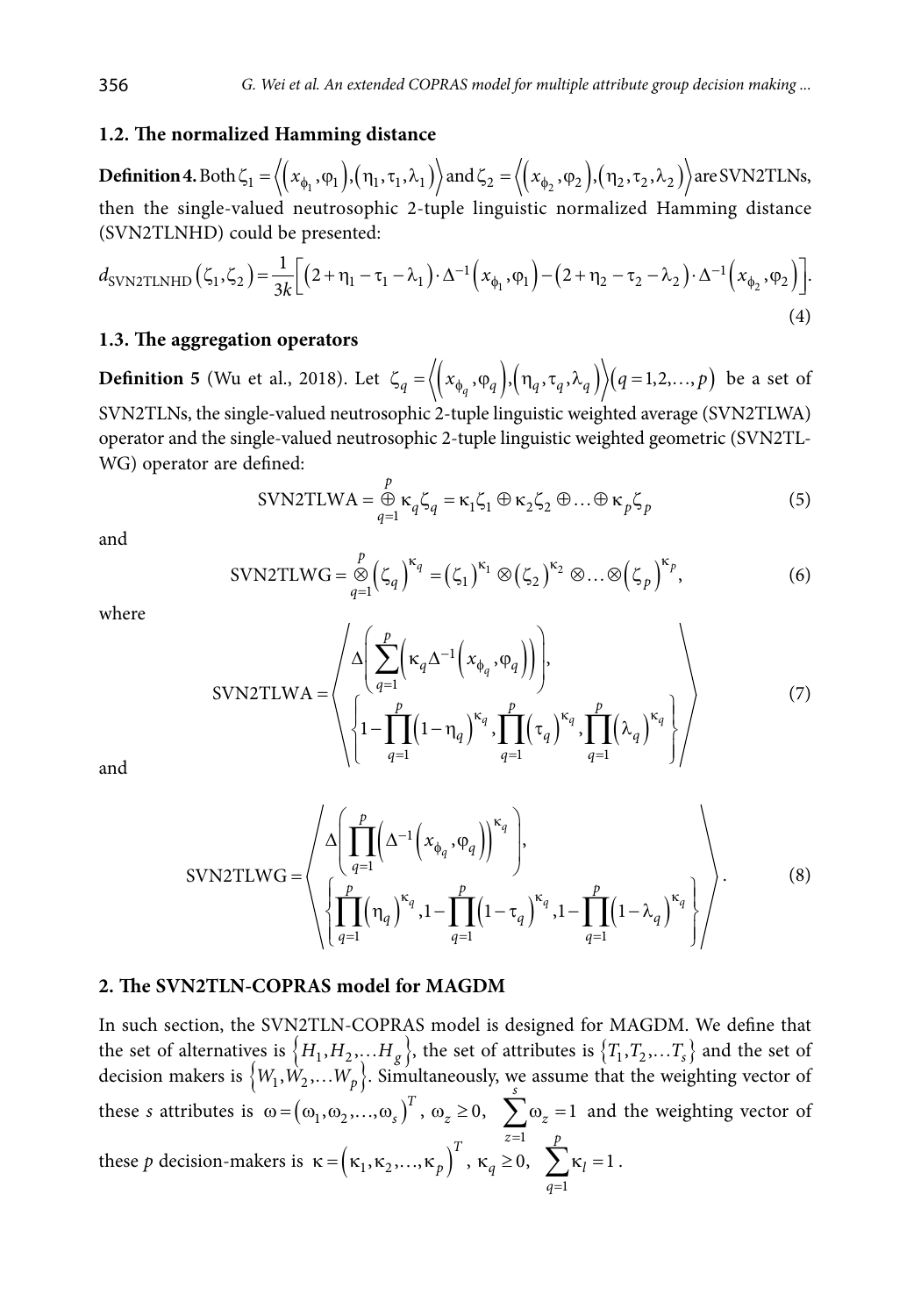**Step 1.** Based on the information of  $p$  decision makers, establish the SVN2TLN evaluation matrix  $R = \begin{bmatrix} a_{fz}^q \end{bmatrix}_{g \times s}$   $(f = 1,2,...,g, z = 1,2,...,s)$ . Moreover, according to Eq. (7) and DM's weight, we can obtain the fused matrix  $\tilde{R} = \left[ a_{fz} \right]_{g\times s} (f = 1, 2, \ldots, g, z = 1, 2, \ldots, s)$ . All of these matrices just like the following shows.

$$
R = \begin{bmatrix} a_{f2}^q \end{bmatrix}_{g \times s} = \frac{H_1}{H_1} \begin{bmatrix} a_{11}^q & a_{12}^q & \dots & a_{1s}^q \\ a_{21}^q & a_{22}^q & \dots & a_{2s}^q \\ \vdots & \vdots & \ddots & \vdots \\ a_{g1}^q & a_{g2}^q & \dots & a_{gs}^q \end{bmatrix};
$$
\n
$$
\tilde{R} = \begin{bmatrix} a_{f2}^q \end{bmatrix}_{g \times s} = \frac{H_1}{H_2} \begin{bmatrix} a_{11} & a_{12} & \dots & a_{1s} \\ a_{21}^q & a_{22}^q & \dots & a_{1s} \\ \vdots & \vdots & \ddots & \vdots \\ a_{g1}^q & a_{g2}^q & \dots & a_{2s}^q \end{bmatrix};
$$
\n(10)

$$
a_{fz} = \kappa_1 \phi_{fz}^1 \oplus \kappa_2 \phi_{fz}^2 \oplus \cdots \oplus \kappa_p \phi_{fz}^p.
$$
 (11)

**Step 2.** Based on the results of formula (11), we can obtain the normalized matrix  $B = \left[ b_{fz} \right]_{g \times s}$ by following formula:

$$
B = \begin{bmatrix} b_{fz} \end{bmatrix}_{g \times s} = \begin{bmatrix} T_1 & T_2 & \dots & T_s \\ H_1 \begin{bmatrix} b_{11} & b_{12} & \dots & b_{1s} \\ b_{21} & b_{22} & \dots & b_{2s} \\ \vdots & \vdots & \ddots & \vdots \\ H_g \end{bmatrix}_{g \times s} \begin{bmatrix} H_2 \end{bmatrix}_{g \times s} \begin{bmatrix} 12 \end{bmatrix}
$$

$$
b_{f\bar{z}} = a_{f\bar{z}} / \sum_{f=1}^{g} a_{f\bar{z}}, f = 1, 2, \dots, g, z = 1, 2, \dots, s.
$$
 (13)

 <sup>1</sup> **Step 3.** The Eq. (14) is useful in acquiring the corresponding weighted normalized matrix  $C = \left[ c_{fz} \right]_{g \times s}$  by making use of the information deriving from the normalized matrix  $B = \left[ b_{fz} \right]_{g \times s}$  and weight  $\omega_z (z = 1, 2, \ldots, s)$ .  $c_{fz} = \omega_z \otimes b_{fz} (f = 1, 2, \dots, g, z = 1, 2, \dots, s).$  (14)

**Step 4.** According to each alternative's type, we can respectively calculate the sum value of benefit attributes  $\Phi_{f(b)}$  and the sum value of cost attributes  $\Phi_{f(c)}$ , just as Eq. (15) and Eq. (16):

$$
\Phi_{f(b)} = \sum_{z=1}^{k} c_{f\overline{z}}, f = 1, 2, ..., g;
$$
\n(15)

$$
\Phi_{f(c)} = \sum_{z=k+1}^{s} c_{f\bar{z}}, f = 1, 2, ..., g,
$$
\n(16)

where *k* is the number of the benefit attributes. Obviously, the best alternatives with bigger values of  $\Phi_{f(b)}$  and smaller values of  $\Phi_{f(c)}$ .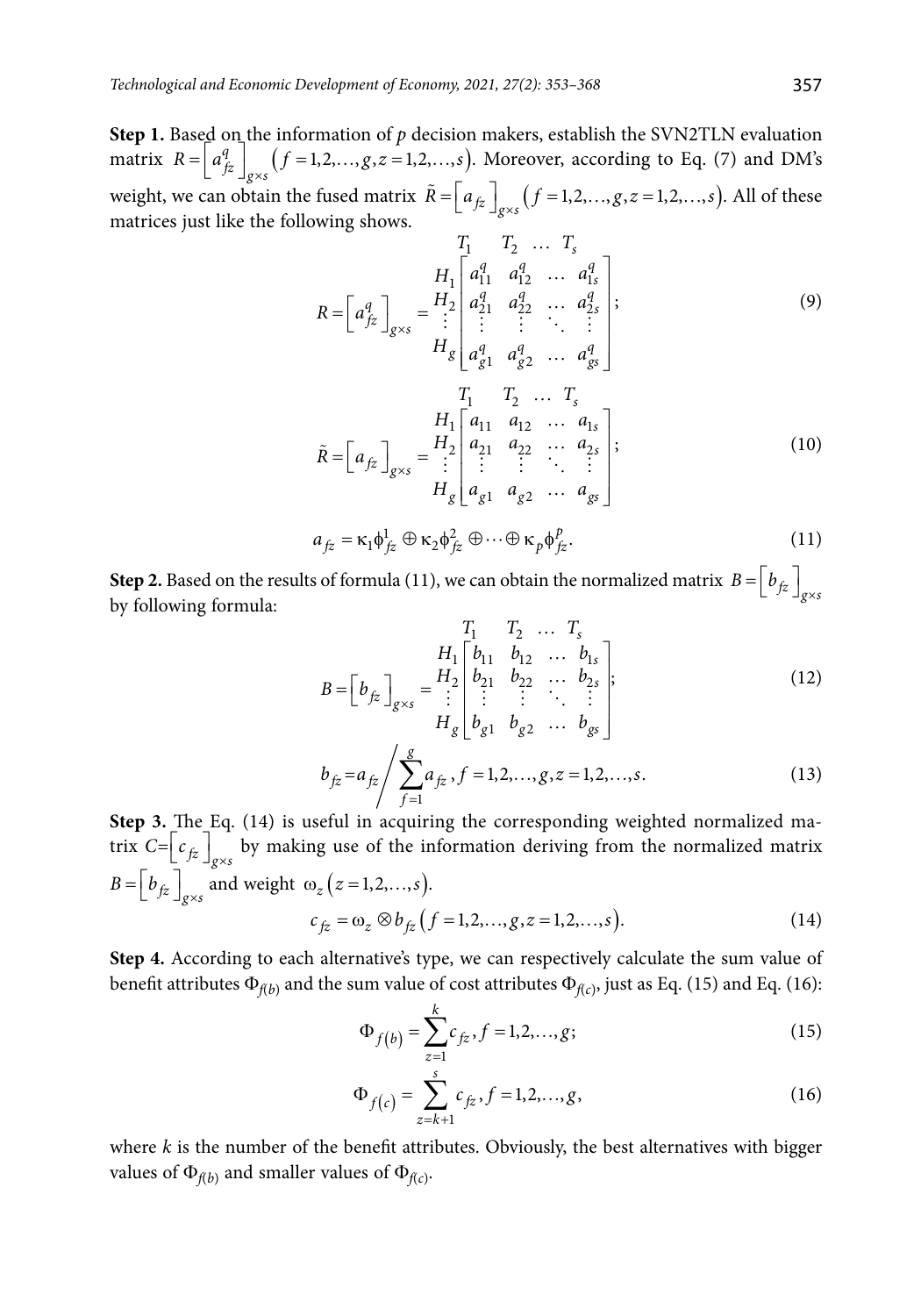**Step 5.** Figure up the relative significance  $Q_f$  of every alternative with the Eq. (17):

$$
Q_{f} = \Phi_{f(b)} + \frac{\left(\min(\Phi_{f(c)}) \times \sum_{f=1}^{g} \Phi_{f(c)}\right)}{\left(\Phi_{f(c)} \times \sum_{f=1}^{g} \frac{\min(\Phi_{f(c)})}{\Phi_{f(c)}}\right)} = \Phi_{f(b)} + \frac{\sum_{f=1}^{g} \Phi_{f(c)}}{\left(\Phi_{f(c)} \times \sum_{f=1}^{g} \frac{1}{\Phi_{f(c)}}\right)}, f = 1, 2, ..., g, (17)
$$

where the optimal alternatives with bigger values of  $Q_f$ .

**Step 6.** Compute the values of utility degree  $U_f$  based on each alternative's  $Q_f$  by following equation:

$$
U_f = \frac{Q_f}{\max(Q_f)} \times 100\%, f = 1, 2, ..., g.
$$
 (18)

**Step 7.** The value of  $U_f$  as a ranking criterion, the closer it is to 100%, the better the corresponding alternative is. It's clear that the utility degree of best alternative is 100%.

### **3. Determine the attribute's weights**

It is almost impossible for decision makers to gather full information, which especially sticks out in the intricate decision making problems. To deal with such cases with incomplete attribute's weights, Wang (1998) proposed the maximizing deviation method which has been studied by a large amount of scholars (Wang et al., 2020; Yin et al., 2016) to handle MADM problems. Suppose the set of alternatives is  $\{H_1, H_2, \ldots, H_g\}$ , the set of attributes is  ${T_1, T_2,...T_s}$  and the set of decision makers is  ${W_1, W_2,...W_p}$ . Simultaneously, we assume that the weighting vector of these *s* attributes is  $\omega = (\omega_1, \omega_2, ..., \omega_s)^T$ ,  $\omega_z \ge 0$ ,  $\sum \omega_z = 1$  and *p*

1 *z*= the weighting vector of these p decision-makers is  $\kappa = (\kappa_1, \kappa_2, ..., \kappa_p)$ <sup>*T*</sup>,  $\kappa_q \ge 0$ , 1  $\sum_{l} \kappa_l = 1$ *l*  $\sum_{q=1}^{6} \kappa_l = 1.$ 

Based on the above conditions, we can calculate difference degree between any two alternatives in line with the maximizing deviation method just as the Eq. (19) shows:

$$
D_{fz}^{(q)}(\omega) = \sum_{y=1}^{g} d\left(a_{fz}^{(q)}, a_{yz}^{(q)}\right) \omega_z, \ f = 1, 2, ..., g, z = 1, 2, ..., s,
$$
 (19)

where  $d\left(a_{jz}^{(q)}, a_{yz}^{(q)}\right)$  expresses the distance between  $a_{jz}^{(q)}$  and  $a_{yz}^{(q)}$ , and  $a_{jz}^{(q)}$  includes all evaluation information of  $H_f$  with respect to  $T_z$  deriving from the expert  $W_q$ .

Furthermore, the combined deviation of all alternatives  $D_z^{(q)}(\omega)$  under attribute  $T_z$  is calculated from different experts.

$$
D_z^{(q)}(\omega) = \sum_{f=1}^{g} D_{fz}^{(q)}(\omega) = \sum_{f=1}^{g} \sum_{y=1}^{g} d\left(a_{fz}^{(q)}, a_{yz}^{(q)}\right) \omega_z, \ z = 1, 2, ..., s. \tag{20}
$$

### **3.1. The maximizing deviation method with SVN2TLNs**

In this section, the following nonlinear programming model is used to compute attribute's weight based on the maximizing deviation method.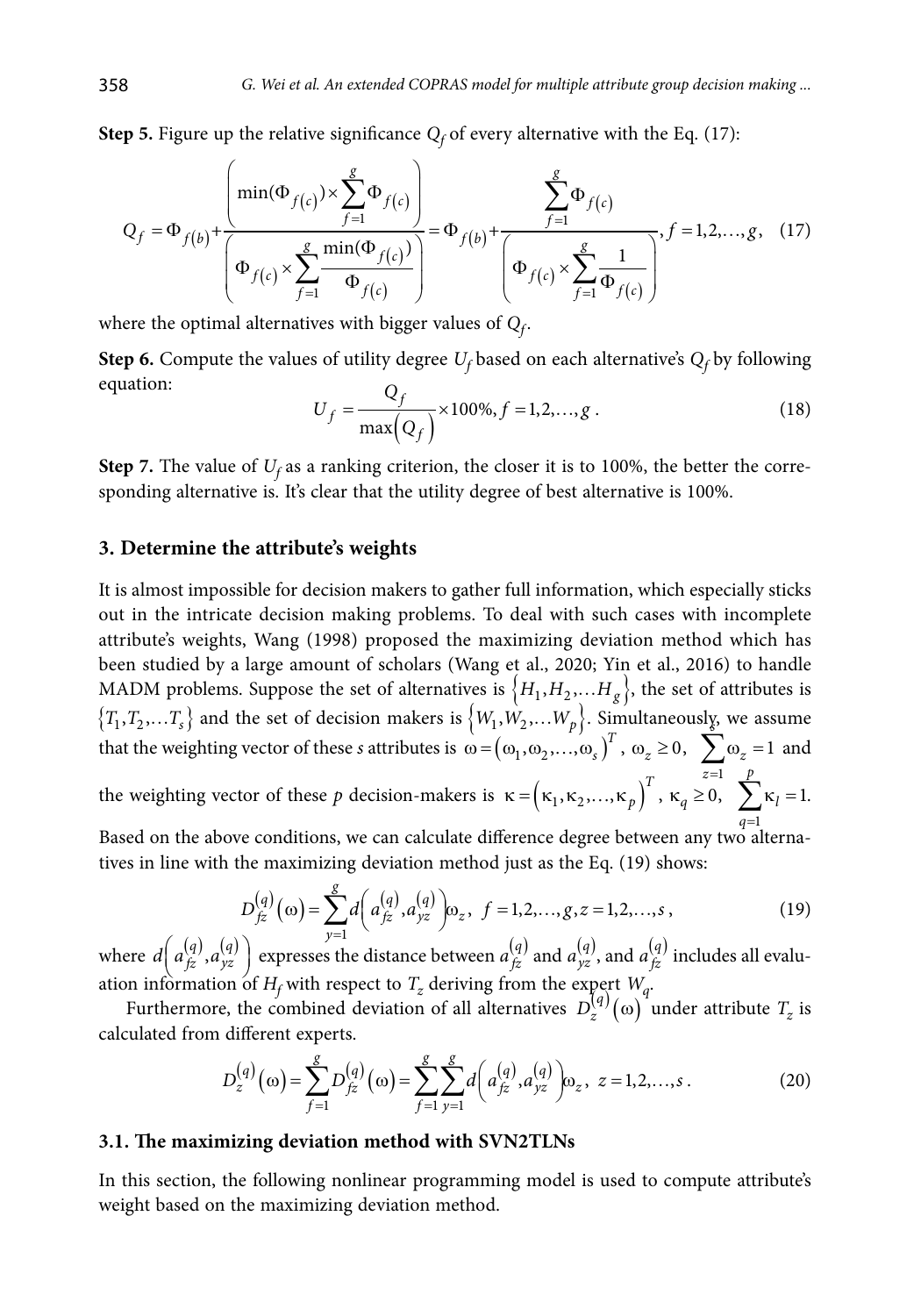**Case 1.** The following non-linear programming model is for cases where the partial attribute weights are accessible.

$$
(M-1)\begin{cases}\n\max D(\omega) = \sum_{z=1}^{s} \sum_{f=1}^{g} D_{f\bar{z}}^{(q)}(\omega) = \sum_{m=1}^{g} \kappa_q \sum_{z=1}^{s} \sum_{f=1}^{g} \sum_{y=1}^{g} d\left(a_{f\bar{z}}^{(q)}, a_{yz}^{(q)}\right) \omega_z \\
\text{subject to} \quad \omega_z \ge 0, \quad \sum_{z=1}^{s} \omega_z = 1 \qquad \qquad z = 1, 2, ..., s\n\end{cases}
$$
\n(21)

where  $\kappa_q$  depicts the weights of  $W_q$  and

$$
d\left(a_{fz}^{(q)}, a_{yz}^{(q)}\right) = \frac{1}{3k} \left[ \left[ \left(2 + \eta_{fz}^{(q)} - \tau_{fz}^{(q)} - \lambda_{fz}^{(q)}\right) \cdot \Delta^{-1} \left(x_{\phi}, \varphi\right)_{fz}^{(q)}\right] \cdot \left[ \left(2 + \eta_{yz}^{(q)} - \tau_{yz}^{(q)} - \lambda_{yz}^{(q)}\right) \cdot \Delta^{-1} \left(x_{\phi}, \varphi\right)_{yz}^{(q)} \right] \right].
$$
 (22)

By solving the above equations, we can get the first-rank attribute weighting vector  $\omega = (\omega_1, \omega_2, ..., \omega_s)^T$ .

**Case 2.** For the cases where the entire attribute weights are unreachable, the following nonlinear programming model comes into play.

$$
(M-2)\n\begin{bmatrix}\n\max D(\omega) = \sum_{m=1}^{q} \kappa_q \frac{1}{3} \sum_{z=1}^{s} \sum_{f=1}^{g} \sum_{y=1}^{g} \left[ \frac{\left(2 + \eta_{fz}^{(q)} - \tau_{fz}^{(q)} - \lambda_{fz}^{(q)}\right) \cdot \Delta^{-1} \left(x_{\phi}, \varphi\right)_{fz}^{(q)}}{k} \right] \frac{k}{k} \\
\text{subject to} \quad \omega_z \ge 0, \quad \sum_{z=1}^{s} \omega_z^2 = 1\n\end{bmatrix}\n\begin{bmatrix}\n2 + \eta_{yz}^{(q)} - \tau_{yz}^{(q)} - \lambda_{yz}^{(q)}\right) \cdot \Delta^{-1} \left(x_{\phi}, \varphi\right)_{yz}^{(q)}}{k}\n\end{bmatrix}\n\begin{bmatrix}\n\omega_z \\
\omega_z\n\end{bmatrix}.
$$
\n(.23)

The Lagrange function is necessary to build for solving this model, as follows:

$$
L(\omega,\pi) = \sum_{m=1}^{q} \kappa_{q} \frac{1}{3} \sum_{z=1}^{s} \sum_{f=1}^{g} \sum_{y=1}^{g} \left[ \frac{\left( 2 + \eta_{\hat{z}}^{(q)} - \tau_{\hat{z}}^{(q)} - \lambda_{\hat{z}}^{(q)} \right) \cdot \Delta^{-1} \left( x_{\phi}, \varphi \right)_{\hat{z}}^{(q)}}{k} - \frac{\left( 2 + \eta_{yz}^{(q)} - \tau_{yz}^{(q)} - \lambda_{yz}^{(q)} \right) \cdot \Delta^{-1} \left( x_{\phi}, \varphi \right)_{yz}^{(q)}}{k} \right] \omega_{z} + \frac{\pi}{6} \left( \sum_{z=1}^{s} \omega_{z}^{2} - 1 \right), \tag{24}
$$

where  $\pi$  is the Lagrange multiplier.

Next, take the partial derivatives of  $\omega_z$  and  $\pi$  in Eq. (24) respectively, and set the results equal to zero that we can get the following simultaneous equations.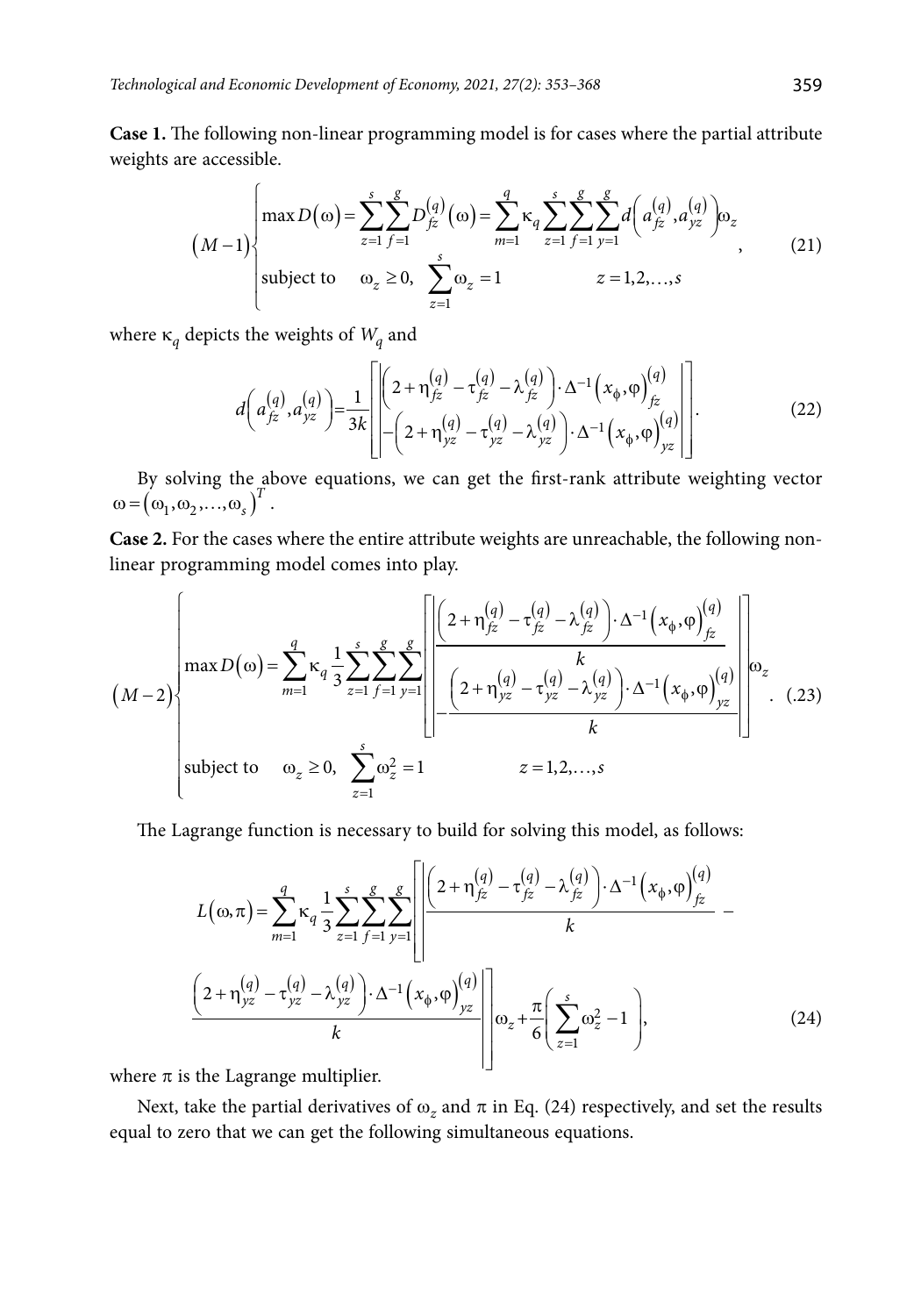$$
\left\{\underbrace{\frac{\partial L}{\partial \omega_z}}_{\mathcal{I}} = \sum_{m=1}^{q} \kappa_q \sum_{f=1}^{g} \sum_{y=1}^{g} \left[\underbrace{\left[\left(2 + \eta_{fz}^{(q)} - \tau_{fz}^{(q)} - \lambda_{fz}^{(q)}\right) \cdot \Delta^{-1}\left(x_{\phi}, \varphi\right)_{fz}^{(q)}\right]}_{k} + \pi \omega_z = 0 \cdot \frac{\partial L}{\partial \pi} = \sum_{z=1}^{s} \omega_z^2 - 1 = 0 \cdot \frac{\partial L}{\partial \pi} = 0 \cdot \frac{\partial L}{\partial \pi} = 0 \cdot \frac{\partial L}{\partial \pi} = 0 \cdot \frac{\partial L}{\partial \pi} = 0 \cdot \frac{\partial L}{\partial \pi} = 0 \cdot \frac{\partial L}{\partial \pi} = 0 \cdot \frac{\partial L}{\partial \pi} = 0 \cdot \frac{\partial L}{\partial \pi} = 0 \cdot \frac{\partial L}{\partial \pi} = 0 \cdot \frac{\partial L}{\partial \pi} = 0 \cdot \frac{\partial L}{\partial \pi} = 0 \cdot \frac{\partial L}{\partial \pi} = 0 \cdot \frac{\partial L}{\partial \pi} = 0 \cdot \frac{\partial L}{\partial \pi} = 0 \cdot \frac{\partial L}{\partial \pi} = 0 \cdot \frac{\partial L}{\partial \pi} = 0 \cdot \frac{\partial L}{\partial \pi} = 0 \cdot \frac{\partial L}{\partial \pi} = 0 \cdot \frac{\partial L}{\partial \pi} = 0 \cdot \frac{\partial L}{\partial \pi} = 0 \cdot \frac{\partial L}{\partial \pi} = 0 \cdot \frac{\partial L}{\partial \pi} = 0 \cdot \frac{\partial L}{\partial \pi} = 0 \cdot \frac{\partial L}{\partial \pi} = 0 \cdot \frac{\partial L}{\partial \pi} = 0 \cdot \frac{\partial L}{\partial \pi} = 0 \cdot \frac{\partial L}{\partial \pi} = 0 \cdot \frac{\partial L}{\partial \pi} = 0 \cdot \frac{\partial L}{\partial \pi} = 0 \cdot \frac{\partial L}{\partial \pi} = 0 \cdot \frac{\partial L}{\partial \pi} = 0 \cdot \frac{\partial L}{\partial \pi} = 0 \cdot \frac{\partial L}{\partial \pi} = 0 \cdot \frac{\partial L}{\partial \pi} = 0 \cdot \frac{\partial L}{\partial \pi} = 0 \cdot \frac{\partial L}{\partial \pi} = 0
$$

Finally, the weighting of attributes is worked out shown in Eq. (25) according to the partial derivatives and Eq. (24).

$$
\omega_{z}^{*} = \frac{\sum_{m=1}^{q} \kappa_{q} \sum_{f=1}^{g} \sum_{y=1}^{g} \left| \frac{\frac{1}{k} \left( 2 + \eta_{jz}^{(q)} - \tau_{jz}^{(q)} - \lambda_{jz}^{(q)} \right) \cdot \Delta^{-1} \left( x_{\phi}, \varphi \right)_{jz}^{(q)}}{\sqrt{\sum_{z=1}^{s} \left( \sum_{m=1}^{q} \kappa_{q} \sum_{f=1}^{g} \sum_{y=1}^{g} \left| \frac{\frac{1}{k} \left( 2 + \eta_{jz}^{(q)} - \tau_{yz}^{(q)} - \lambda_{yz}^{(q)} \right) \cdot \Delta^{-1} \left( x_{\phi}, \varphi \right)_{jz}^{(q)} \right|}{\sqrt{\sum_{z=1}^{s} \left( \sum_{m=1}^{q} \kappa_{q} \sum_{f=1}^{g} \sum_{y=1}^{g} \left| \frac{\frac{1}{k} \left( 2 + \eta_{jz}^{(q)} - \tau_{jz}^{(q)} - \lambda_{jz}^{(q)} \right) \cdot \Delta^{-1} \left( x_{\phi}, \varphi \right)_{jz}^{(q)} \right|}{\sqrt{\sum_{z=1}^{s} \left( \sum_{m=1}^{q} \kappa_{q} \sum_{f=1}^{g} \sum_{y=1}^{g} \left| \frac{\frac{1}{k} \left( 2 + \eta_{jz}^{(q)} - \tau_{jz}^{(q)} - \lambda_{jz}^{(q)} \right) \cdot \Delta^{-1} \left( x_{\phi}, \varphi \right)_{jz}^{(q)} \right|}{\sqrt{\sum_{z=1}^{s} \left( x_{\phi}, \varphi \right)_{jz}^{(q)} \right|}} \right)^{2}}
$$
(25)

by normalizing the formula (25), the normalized results are listed as:

$$
\omega_{z} = \frac{\sum_{m=1}^{q} \kappa_{q} \sum_{f=1}^{g} \sum_{y=1}^{g} \left[ \left[ \left( 2 + \eta_{fz}^{(q)} - \tau_{fz}^{(q)} - \lambda_{fz}^{(q)} \right) \cdot \Delta^{-1} \left( x_{\phi}, \varphi \right)_{fz}^{(q)} \right] \right]}{\sum_{z=1}^{s} \sum_{m=1}^{q} \kappa_{q} \sum_{f=1}^{g} \sum_{y=1}^{g} \left[ \left[ \left( 2 + \eta_{fz}^{(q)} - \tau_{fz}^{(q)} - \lambda_{fz}^{(q)} \right) \cdot \Delta^{-1} \left( x_{\phi}, \varphi \right)_{fz}^{(q)} \right] \right]}.
$$
\n
$$
\sum_{z=1}^{s} \sum_{m=1}^{q} \kappa_{q} \sum_{f=1}^{g} \sum_{y=1}^{g} \left[ \left[ \left( 2 + \eta_{fz}^{(q)} - \tau_{fz}^{(q)} - \lambda_{fz}^{(q)} \right) \cdot \Delta^{-1} \left( x_{\phi}, \varphi \right)_{fz}^{(q)} \right] \right].
$$
\n(26)

#### **3.2. The decision-making model**

To sum up, the SVN2TLN-COPRAS method for MAGDM issues for incompletely attribute's weights includes the following steps:

**Step 1.** Establish the SVN2TLN evaluation matrix  $R = \begin{bmatrix} a_{fz}^q \end{bmatrix}_{g \times s}$  where  $a_{fz}^q$  demonstrates the SVN2TLN of alternatives  $H_f$   $(f = 1, 2, ..., g)$  in line with  $T_z$   $(z = 1, 2, ..., s)$  from expert  $W_q$ . **Step 2.** Integrate all SVN2TLN decision matrices into the overall decision matrix  $\tilde{R} = \left[ a_{fz} \right]_{g \times s}$  with respect to Eq. (11).

**Step 3.** Take advantage of Eq. (21) or Eq. (26) respectively facing different cases to acquire the weighting of attributes.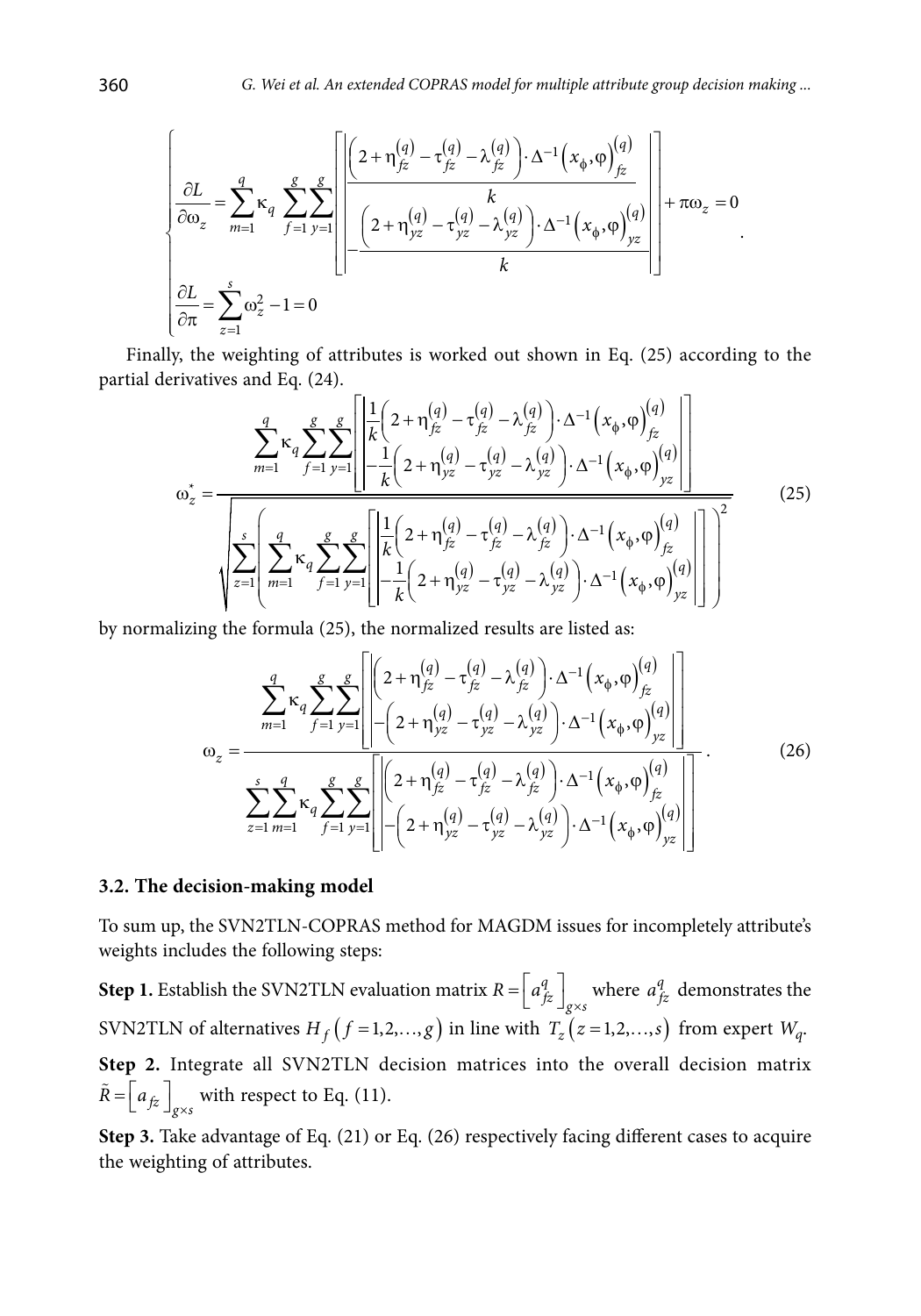**Step 4.** Compute the corresponding weighted normalized matrix  $C = \left[ c_{fz} \right]_{g \times s}$  by using Eq. (14).

**Step 5.** According to  $C = \left[ c_{fz} \right]_{g \times s}$  and the types of attributes, the sum of benefit attributes  $\Phi_{f(b)}$  and the sum of cost attributes  $\Phi_{f(c)}$  are computed by Eq. (15) and Eq. (16).

**Step 6.** Figure up the relative significance  $Q_f$  of every alternative with the Eq. (17).

**Step 7.** Compute the utility degree  $U_f$  based on every alternative's  $Q_f$  by Eq. (18).

**Step 8.** The value of  $U_f$  as a ranking criterion, the closer it is to 100%, the better the corresponding alternative is.

#### **4. Numerical example and comparative analysis**

### **4.1. Numerical example**

The ultimate goal of the construction project is to complete the construction task with high quality and low consumption within the time limit specified in the contract, and to put it into production or deliver it for use on schedule. Any construction project, objectively there are a variety of technically feasible construction plans. The construction plan is to determine the construction sequence, construction method and selection of construction machinery according to the established construction deployment, so that the project can achieve the best effect of short duration, good quality and low cost. Therefore, there must be the problem of optimal selection of construction scheme. In most construction schemes, the quality of construction depends mainly on the following factors:  $\mathcal{D}T_1$  is the factor of management level of construction project construction unit;  $\mathcal{D}T_2$  is the construction of machinery, materials and other resource factors;  $\textcircled{3}$   $T_3$  is a natural and social environmental factor;  $\textcircled{4}$   $T_4$  is the influencing factor of relevant construction units;  $\textcircled{S}$  T<sub>5</sub> is a variety of accident risk factors in the construction process;  $\left(\frac{\epsilon}{\epsilon}\right)T_6$  is the technical level factor of the construction unit.

In order to consider both quantitative and qualitative evaluation information, in this section, a numerical example is provided to select best construction projects by COPRAS model with SVN2TLNs. The five possible construction projects  $H_f(f=1,2,3,4,5)$  are to be assessed with SVN2TLNs under six criteria. In order to give reasonable evaluation information, we invite two practitioners  $(W_1, W_2)$  with senior construction experience and one university professor  $W_3$  with certain academic attainments in the field of construction to form an expert group to assess these construction projects. Moreover, according to the expert's age and authority in their field, through internal discussion, the expert's weight is (0.35,0.25,0.40) .

**Step 1.** Based on the information of  $p$  decision makers, establish the SVN2TLN evaluation matrix  $R = \left[ a_{fz}^q \right]_{5 \times 6}$  $R = \left[ a_{fz}^q \right]_{5 \times 6}$  (See Tables 1–3).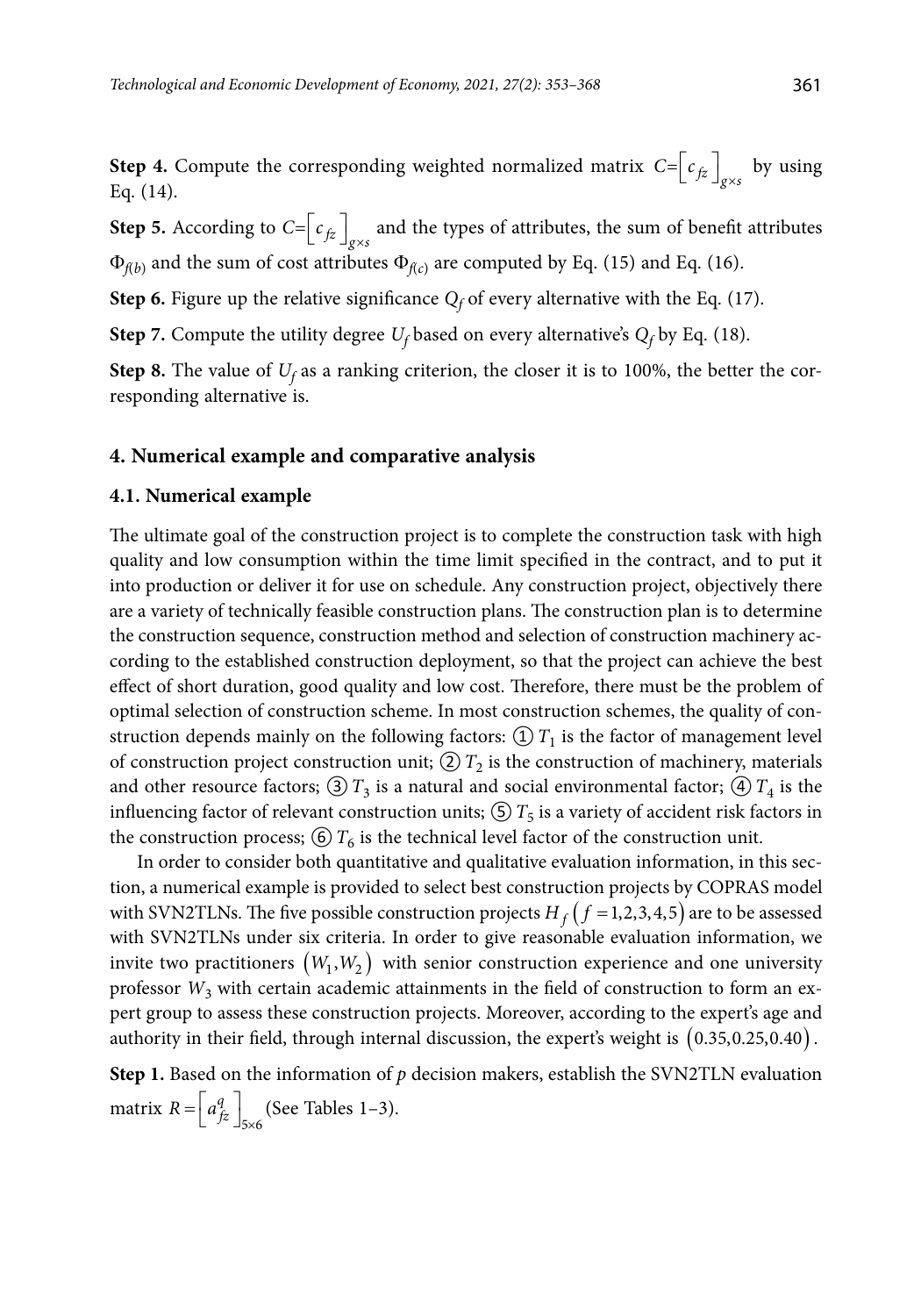|                | $T_1$                           | $T_2$                           | $T_3$                           |
|----------------|---------------------------------|---------------------------------|---------------------------------|
| $H_1$          | $\{(x_2,0), (0.7,0.4,0.5)\}\$   | $\{(x_1,0), (0.6, 0.4, 0.3)\}\$ | $\{(x_3,0), (0.2,0.4,0.5)\}\$   |
| H <sub>2</sub> | $\{(x_1,0), (0.6,0.5,0.1)\}\$   | $\{(x_4,0), (0.4, 0.5, 0.2)\}\$ | $\{(x_1,0), (0.5,0.1,0.4)\}\$   |
| $H_3$          | $\{(x_3,0), (0.3,0.4,0.5)\}\$   | $\{(x_2,0), (0.5,0.4,0.6)\}\$   | $\{(x_4,0), (0.6,0.4,0.7)\}\$   |
| $H_4$          | $\{(x_4,0), (0.8,0.1,0.2)\}\$   | $\{(x_5,0), (0.7,0.4,0.1)\}\$   | $\{(x_4,0), (0.6,0.2,0.3)\}\$   |
| $H_{5}$        | $\{(x_5,0), (0.6, 0.4, 0.7)\}\$ | $\{(x_1,0), (0.5,0.1,0.3)\}\$   | $\{(x_4,0), (0.4, 0.7, 0.2)\}$  |
|                | $T_{\scriptscriptstyle A}$      | $T_{5}$                         | $T_{\kappa}$                    |
| $H_1$          | $\{(x_1,0), (0.8,0.6,0.9)\}\$   | $\{(x_3,0), (0.5,0.1,0.4)\}$    | $\{(x_4,0), (0.6,0.2,0.4)\}$    |
| H <sub>2</sub> | $\{(x_4,0), (0.5,0.1,0.4)\}\$   | $\{(x_1,0), (0.3,0.1,0.5)\}\$   | $\{(x_2,0), (0.5,0.3,0.6)\}\$   |
| $H_3$          | $\{(x_5,0), (0.7,0.3,0.2)\}\$   | $\{(x_4,0), (0.6,0.1,0.4)\}$    | $\{(x_3,0), (0.7,0.8,0.5)\}\$   |
| $H_4$          | $\{(x_3,0),(0.5,0.3,0.1)\}\$    | $\{(x_5,0), (0.7,0.5,0.4)\}$    | $\{(x_4,0), (0.4, 0.1, 0.2)\}\$ |
| $H_5$          | $\{(x_4,0), (0.6,0.7,0.4)\}\$   | $\{(x_1,0), (0.4, 0.6, 0.5)\}\$ | $\{(x_1,0), (0.5,0.1,0.4)\}\$   |

Table 1. Evaluation matri*x* by *W*<sup>1</sup>

Table 2. Evaluation matrix by  $W_2$ 

|                | $T_{1}$                         | $T_2$                           | $T_3$                           |
|----------------|---------------------------------|---------------------------------|---------------------------------|
| $H_1$          | $\{(x_3,0),(0.3,0.4,0.1)\}\$    | $\{(x_4,0), (0.5,0.7,0.2)\}\$   | $\{(x_1,0), (0.5,0.1,0.4)\}\$   |
| H <sub>2</sub> | $\{(x_3,0), (0.2,0.4,0.5)\}\$   | $\{(x_1,0), (0.6, 0.1, 0.3)\}\$ | $\{(x_4,0), (0.3,0.1,0.2)\}\$   |
| $H_3$          | $\{(x_1,0), (0.1, 0.4, 0.6)\}\$ | $\{(x_4,0), (0.6, 0.4, 0.1)\}\$ | $\{(x_3,0), (0.6,0.5,0.5)\}\$   |
| $H_4$          | $\{(x_4,0), (0.3,0.1,0.2)\}\$   | $\{(x_3,0), (0.8,0.1,0.4)\}$    | $\{(x_4,0), (0.7,0.1,0.3)\}\$   |
| $H_5$          | $\{(x_3,0), (0.4, 0.5, 0.3)\}\$ | $\{(x_3,0), (0.3,0.1,0.2)\}\$   | $\{(x_3,0), (0.4, 0.5, 0.6)\}$  |
|                | $T_{\rm\scriptscriptstyle A}$   | $T_{5}$                         | $T_{\epsilon}$                  |
| $H_1$          | $\{(x_4,0), (0.6,0.5,0.9)\}\$   | $\{(x_2,0), (0.5,0.1,0.7)\}\$   | $\{(x_4,0), (0.5,0.7,0.3)\}\$   |
| H <sub>2</sub> | $\{(x_3,0), (0.4, 0.3, 0.2)\}\$ | $\{(x_3,0), (0.1,0.4,0.2)\}\$   | $\{(x_1,0), (0.6, 0.4, 0.1)\}\$ |
| H <sub>3</sub> | $\{(x_1,0), (0.6,0.1,0.3)\}\$   | $\{(x_1,0), (0.4, 0.5, 0.3)\}\$ | $\{(x_3,0), (0.3,0.1,0.2)\}\$   |
| $H_4$          | $\{(x_4,0), (0.5,0.1,0.2)\}\$   | $\{(x_4,0), (0.6,0.1,0.3)\}\$   | $\{(x_5,0), (0.6,0.2,0.3)\}\$   |
| $H_5$          | $\{(x_5,0),(0.8,0.7,0.6)\}\$    | $\{(x_5,0), (0.2,0.3,0.4)\}\$   | $\{(x_1,0), (0.8, 0.4, 0.1)\}\$ |

Table 3. Evaluation matrix by  $W_3$ 

|                | $T_1$                           | $T_2$                           | $T_3$                           |
|----------------|---------------------------------|---------------------------------|---------------------------------|
| $H_1$          | $\{(x_3,0),(0.3,0.4,0.5)\}\$    | $\{(x_4,0), (0.6, 0.4, 0.3)\}$  | $\{(x_1,0), (0.8,0.7,0.6)\}\$   |
| H <sub>2</sub> | $\{(x_1,0), (0.1, 0.5, 0.6)\}\$ | $\{(x_1,0), (0.5,0.3,0.4)\}\$   | $\{(x_4,0), (0.5,0.6,0.2)\}\$   |
| $H_3$          | $\{(x_4,0), (0.4, 0.3, 0.4)\}\$ | $\{(x_3,0), (0.6,0.2,0.1)\}\$   | $\{(x_2,0), (0.3,0.5,0.1)\}\$   |
| $H_4$          | $\{(x_4,0), (0.8,0.3,0.4)\}\$   | $\{(x_3,0), (0.5,0.1,0.2)\}\$   | $\{(x_4,0), (0.6,0.1,0.4)\}$    |
| $H_5$          | $\{(x_3,0), (0.1, 0.5, 0.3)\}\$ | $\{(x_4,0), (0.3,0.5,0.3)\}\$   | $\{(x_1,0), (0.2, 0.4, 0.5)\}\$ |
|                |                                 |                                 |                                 |
|                | $T_{4}$                         | $T_{5}$                         | $T_{6}$                         |
| $H_1$          | $\{(x_3,0), (0.5,0.6,0.7)\}\$   | $\{(x_4,0), (0.3,0.4,0.7)\}\$   | $\{(x_3,0), (0.3,0.1,0.4)\}$    |
| H <sub>2</sub> | $\{(x_1,0), (0.3, 0.2, 0.4)\}\$ | $\{(x_3,0), (0.3,0.5,0.2)\}\$   | $\{(x_1,0), (0.6,0.3,0.7)\}\$   |
| H <sub>3</sub> | $\{(x_4,0), (0.2,0.5,0.1)\}\$   | $\{(x_1,0), (0.1, 0.4, 0.2)\}\$ | $\{(x_4,0), (0.3,0.1,0.5)\}\$   |
| $H_4$          | $\{(x_5,0), (0.3, 0.4, 0.2)\}\$ | $\{(x_4,0), (0.8,0.1,0.3)\}\$   | $\{(x_5,0), (0.6,0.3,0.5)\}\$   |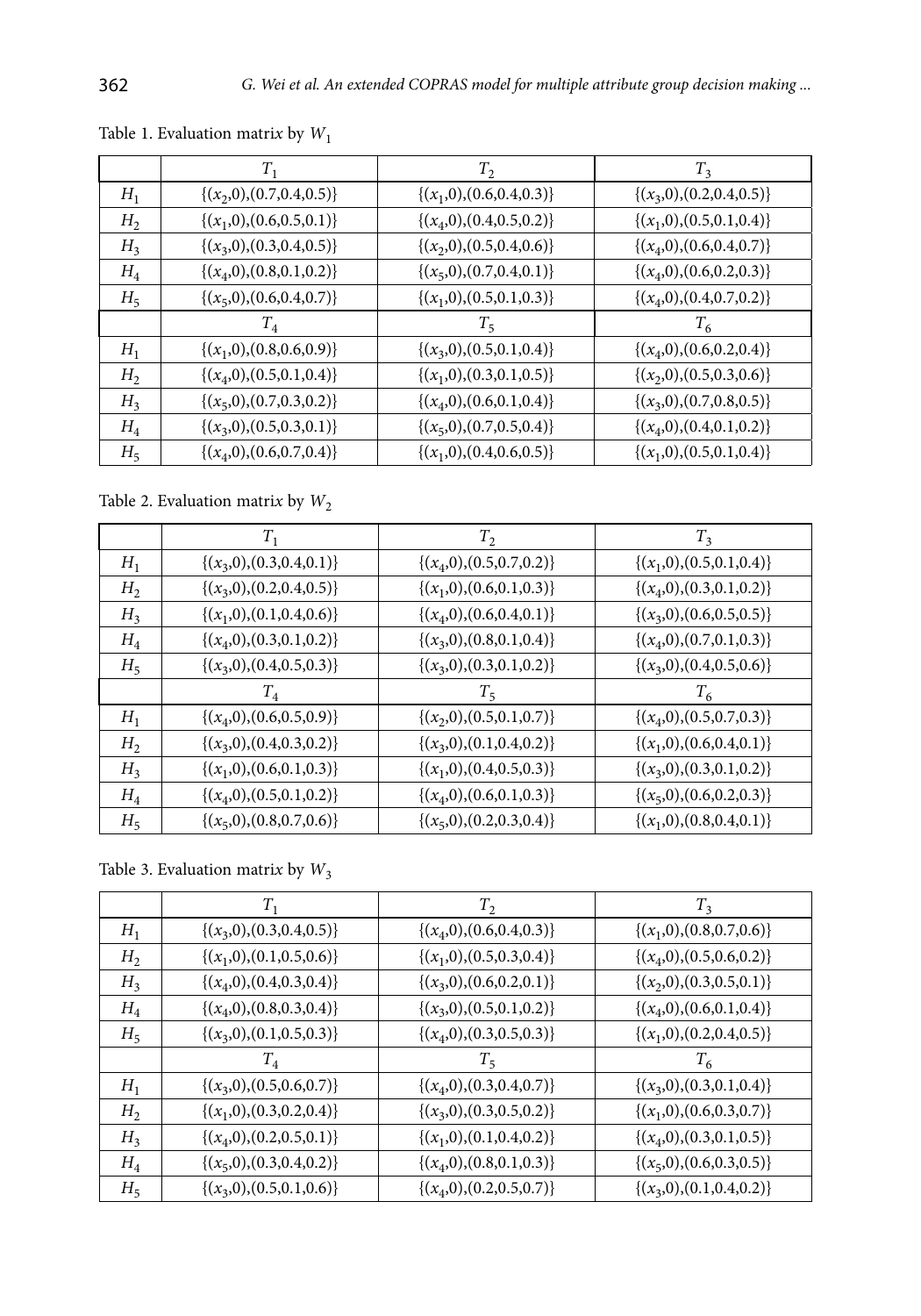**Step 2.** Take advantage of Eq. (21) or Eq. (26) respectively facing different cases to acquire the weighting of attributes.

**Case 1.** When the partial attribute weights are accessible:

$$
\begin{bmatrix} 0.14 \le \omega_1 \le 0.16, 0.15 \le \omega_2 \le 0.20, 0.10 \le \omega_3 \le 0.30, \\ 0.10 \le \omega_4 \le 0.15, 0.10 \le \omega_5 \le 0.35, 0.12 \le \omega_6 \le 0.18, \\ \omega_z \ge 0, z = 1, 2, ..., 6, \sum_{z=1}^{6} \omega_z = 1 \end{bmatrix}.
$$

The following non-linear programming model could be obtained according to  $(M - 1)$ :

$$
\begin{cases}\n\max D(\omega) = 3.8689\omega_1 + 3.4178\omega_2 + 4.0000\omega_3 + 3.8833\omega_4 + 4.1778\omega_5 + 4.0922\omega_6 \\
\text{subject to} \quad \omega_z \ge 0, \quad \sum_{z=1}^6 \omega_z = 1, \ z = 1, 2, ..., 6\n\end{cases}
$$

Deal with such model; the weight of attributes is obtained as:

 $\omega$  = (0.1400,0.1500,0.1000,0.1000,0.3500,0.1600).

**Case 2.** When the entire attribute weights are unreachable, the weighting of attributes could be obtained through Eq. (11):

 $\omega = (0.1651, 0.1458, 0.1706, 0.1657, 0.1782, 0.1746).$ 

**Step 3.** According to Eq. (7) and expert's weight, we can fuse overall  $a_{f\overline{z}}^q$  ( $f = 1,2,3,4,5;$  $(z = 1,2,3,4,5,6)$  into  $a_{tz}$ , the fused results are shown in Table 4.

Table 4. The fused results by SVN2TLWA operator

|                | $T_{1}$                                       | $T_{2}$                                       | $T_{3}$                                                                                    |
|----------------|-----------------------------------------------|-----------------------------------------------|--------------------------------------------------------------------------------------------|
| $H_1$          | $\{(x_3,-0.25),(0.4336,0.4000,0.2847)\}\$     | $\{(x_3, 0.25), (0.5675, 0.4865, 0.2603)\}\$  | $\{(x_2,-0.50),(0.6102,0.3080,0.4974)\}\$                                                  |
| H <sub>2</sub> | $\{(x_2,-0.30), (0.2948, 0.4624, 0.3597)\}$   | $\{(x_2,-0.25),(0.5160,0.2321,0.3041)\}\$     | $\{(x_3, 0.25), (0.4375, 0.2048, 0.2378)\}\$                                               |
| H <sub>3</sub> | $\{(x_3,-0.30),(0.2813,0.3565,0.4874)\}\$     | $\{(x_3, 0.10), (0.5771, 0.3031, 0.1565)\}\$  | $\{(x_3,-0.15),(0.4996,0.4729,0.2857)\}\$                                                  |
| $H_{4}$        | $\{(x_4, 0.00), (0.6899, 0.1552, 0.2639)\}\$  | $\{(x_4, -0.50), (0.6807, 0.1414, 0.2144)\}\$ | $\{(x_4, 0.00), (0.6383, 0.1189, 0.3366)\}\$                                               |
| $H_{5}$        | $\{(x_4,-0.50),(0.3624,0.4729,0.3708)\}\$     | $\{(x_3,-0.10),(0.3565,0.1904,0.2603)\}\$     | $\{(x_2, 0.45), (0.3268, 0.4974, 0.4238)\}\$                                               |
|                | $T_{4}$                                       | $T_{5}$                                       |                                                                                            |
| $H_1$          | $\{(x_3,-0.15),(0.6322,0.5629,0.8139)\}\$     | $\{(x_3, 0.05), (0.4280, 0.1741, 0.6086)\}\$  | $\{(x_4,-0.40),(0.4590,0.2350,0.3617)\}\$                                                  |
| H <sub>2</sub> | $\{(x_2, 0.45), (0.3903, 0.1938, 0.3138)\}\$  | $\{(x_3,-0.50),(0.2356,0.3092,0.2515)\}\$     | $\{(x_1, 0.25), (0.5771, 0.3318, 0.3409)\}\$                                               |
| $H_3$          | $\{(x_3, 0.20), (0.5088, 0.2505, 0.1747)\}\$  | $\{(x_2,-0.25),(0.3624,0.3058,0.2741)\}\$     | $\{(x_3, 0.40), (0.4336, 0.1682, 0.3628)\}\$                                               |
| $H_4$          | $\{(x_4, 0.15), (0.4280, 0.2291, 0.1682)\}\$  | $\{(x_4, 0.25), (0.7179, 0.1495, 0.3224)\}\$  | $\{(x_5, -0.25), (0.5573, 0.1978, 0.3325)\}\$                                              |
| $H_{5}$        | $\{(x_4, -0.05), (0.6569, 0.3214, 0.5422)\}\$ |                                               | $\{(x_4, -0.40), (0.2555, 0.4376, 0.5291)\}\  \{(x_2, -0.20), (0.5410, 0.2828, 0.1866)\}\$ |

**Step 4.** If the entire attribute weights are unreachable, therefore, according to step 2, the attributes' weighting vector is  $\omega = (0.1651, 0.1458, 0.1706, 0.1657, 0.1782, 0.1746)$ . Then the weighted matrix  $C = \left[ c_{fz} \right]_{g \times s}$  can be obtained in Table 5.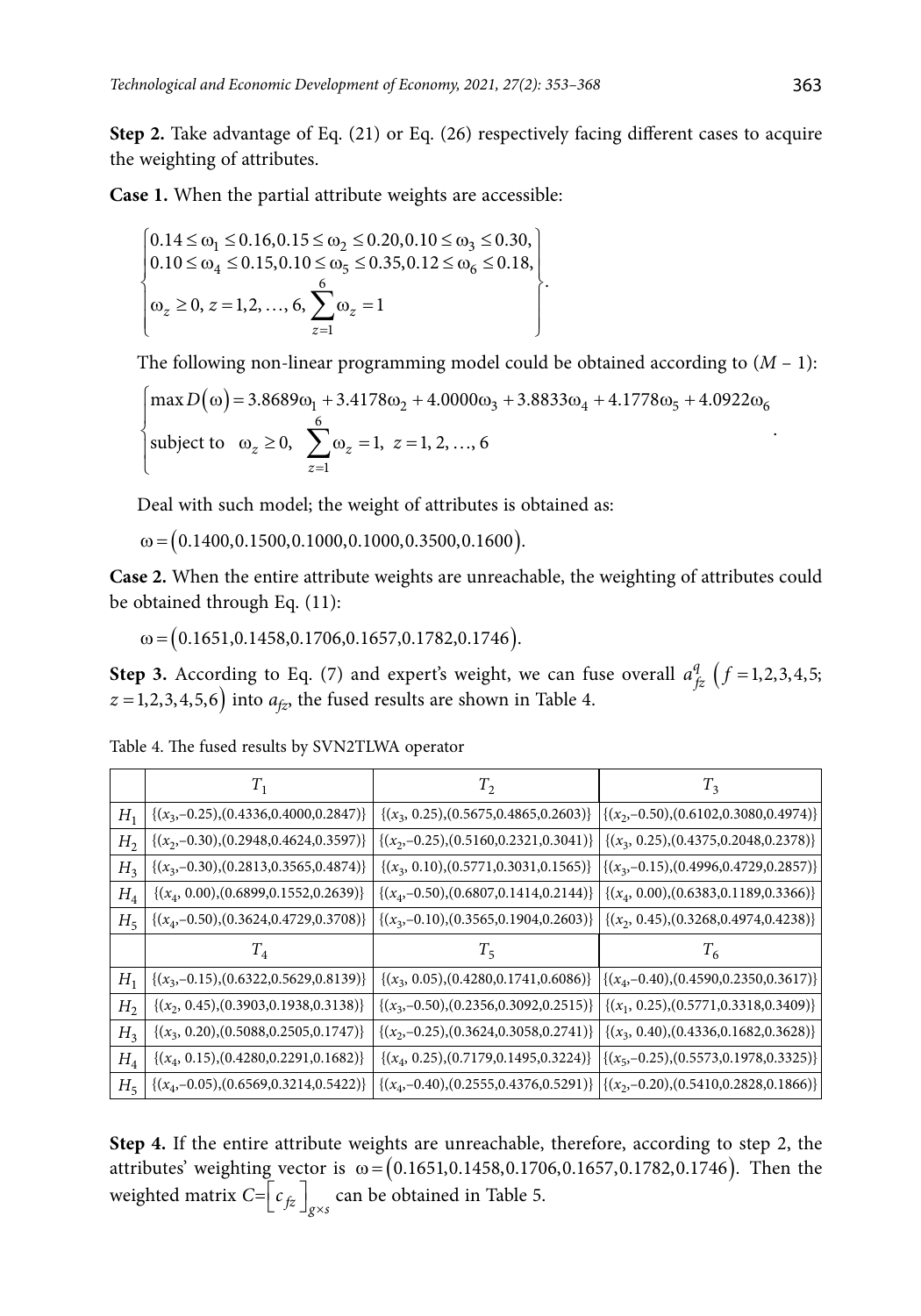|                             | Т,                                           | $T_{2}$                                                                                     | $T_{3}$                                       |
|-----------------------------|----------------------------------------------|---------------------------------------------------------------------------------------------|-----------------------------------------------|
| $H_{1}$                     | $\{(x_0, 0.45), (0.0896, 0.8596, 0.8127)\}\$ | $\{(x_0, 0.47), (0.1150, 0.9003, 0.8218)\}\$                                                | $\{(x_0, 0.26), (0.1485, 0.8179, 0.8877)\}\$  |
| H <sub>2</sub>              | $\{(x_0, 0.28), (0.0560, 0.8805, 0.8447)\}\$ | $\{(x_0, 0.26), (0.1004, 0.8082, 0.8407)\}\$                                                | $\{(x_1, -0.45), (0.0935, 0.7629, 0.7826)\}\$ |
| H <sub>3</sub>              | $\{(x_0, 0.45), (0.0531, 0.8435, 0.8882)\}$  | $\{(x_0, 0.45), (0.1179, 0.8403, 0.7631)\}\$                                                | $\{(x_0, 0.49), (0.1115, 0.8800, 0.8075)\}\$  |
| $H_4$                       | $\{(x_1, -0.34), (0.1757, 0.7353, 0.8026)\}$ | $\{(x_1,-0.49), (0.1533,0.7519,0.7989)\}\$                                                  | $\{(x_1, -0.32), (0.1593, 0.6953, 0.8304)\}\$ |
| $H_{5}$                     | $\{(x_1,-0.42),(0.0716,0.8837,0.8489)\}\$    | $\{(x_0, 0.42), (0.0622, 0.7852, 0.8218)\}\$                                                | $\{(x_0, 0.42), (0.0653, 0.8877, 0.8637)\}\$  |
|                             | $T_{4}$                                      | Ί,                                                                                          | $T_{6}$                                       |
| $H_1$                       | $\{(x_0, 0.47), (0.1527, 0.9092, 0.9665)\}\$ | $\{(x_1,-0.46),(0.0948,0.7323,0.9153)\}\$                                                   | $\{(x_1, -0.37), (0.1017, 0.7766, 0.8373)\}$  |
| H <sub>2</sub>              | $\{(x_0, 0.41), (0.0787, 0.7620, 0.8253)\}$  | $\{(x_0, 0.45), (0.0468, 0.8113, 0.7819)\}$                                                 | $\{(x_0, 0.22), (0.1395, 0.8248, 0.8287)\}\$  |
| H <sub>3</sub>              | $\{(x_1, -0.47), (0.1111, 0.7951, 0.7490)\}$ | $\{(x_0, 0.31), (0.0771, 0.8096, 0.7940)\}\$                                                | $\{(x_1, -0.41), (0.0945, 0.7325, 0.8378)\}\$ |
| $H_{\scriptscriptstyle{A}}$ | $\{(x_1, -0.31), (0.0884, 0.7834, 0.7443)\}$ | $\{(x_1, -0.24), (0.2019, 0.7127, 0.8173)\}$                                                | $\{(x_1, -0.17), (0.1326, 0.7536, 0.8251)\}\$ |
| $H_{5}$                     |                                              | $\{(x_1, -0.35), (0.1624, 0.8286, 0.9036)\}\   \{(x_1, -0.36), (0.0512, 0.8630, 0.8927)\}\$ | $\{(x_0, 0.31), (0.1271, 0.8021, 0.7460)\}\$  |

Table 5. The weighted decision-making matrix *C*

**Step 5.** According to the weighted matrix  $C = \left[ c_{fz} \right]_{5 \times 6}$  and the types of attributes, the sum of benefit attributes  $\Phi_{f(b)}$  and the sum of cost attributes  $\Phi_{f(c)}$  are computed by Eq. (15) and (16) which listed in Table 6. (Suppose  $T_1$ ,  $T_3$ ,  $T_4$  and  $T_6$  are benefit attributes and  $T_2$  as well as  $T_5$  are cost attributes.)

Table 6. The calculated results of  $\Phi_{f(b)}$  and  $\Phi_{f(c)}$ 

|                | $\Phi_{f(b)}$                                | $\Phi_{f(c)}$                                 |
|----------------|----------------------------------------------|-----------------------------------------------|
| $H_1$          | $\{(x_2,-0.19), (0.4100, 0.4965, 0.5838)\}\$ | $\{(x_1, 0.02), (0.1989, 0.6593, 0.7522)\}\$  |
| H <sub>2</sub> | $\{(x_1, 0.46), (0.3216, 0.4222, 0.4521)\}\$ | $\{(x_1,-0.30), (0.1425,0.6556,0.6573)\}\$    |
| $H_3$          | $\{(x_2, 0.06), (0.3228, 0.4323, 0.4500)\}\$ | $\{(x_1, -0.24), (0.1859, 0.6803, 0.6059)\}\$ |
| $H_4$          | $\{(x_3,-0.14),(0.4521,0.3018,0.4093)\}\$    | $\{(x_1, 0.27), (0.3243, 0.5359, 0.6529)\}\$  |
| $H_5$          | $\{(x_2,-0.04),(0.3655,0.5214,0.4942)\}\$    | $\{(x_1, 0.06), (0.1103, 0.6776, 0.7337)\}\$  |

The score results of  $\Phi_{f(b)}$  and  $\Phi_{f(c)}$  are listed as:

$$
\Phi_{f(b)} = \begin{cases} e(\Phi_{1(b)}) = 0.1337, e(\Phi_{2(b)}) = 0.1173, e(\Phi_{3(b)}) = 0.1645, \\ e(\Phi_{4(b)}) = 0.2766, e(\Phi_{5(b)}) = 0.1473. \end{cases};
$$
  
\n
$$
\Phi_{f(c)} = \begin{cases} e(\Phi_{1(b)}) = 0.0445, e(\Phi_{2(b)}) = 0.0323, e(\Phi_{3(b)}) = 0.0382, \\ e(\Phi_{4(b)}) = 0.0800, e(\Phi_{5(b)}) = 0.0413. \end{cases};
$$

**Step 6.** Figure up the  $Q_f(f=1,2,3,4,5)$  of each alternative with Eq. (17);

$$
Q_1=0.1794, Q_2=0.1802, Q_3=0.2177, Q_4=0.3020, Q_5=0.1965.
$$

**Step 7.** Compute the values of utility degree  $U_f(f=1,2,3,4,5)$  based on each alternative's  $Q_f$  $(f = 1, 2, 3, 4, 5)$  by Eq. (18);

$$
U_1 = 59.41\%, U_2 = 59.69\%, U_3 = 72.09\%, U_4 = 100.00\%, U_5 = 65.09\%.
$$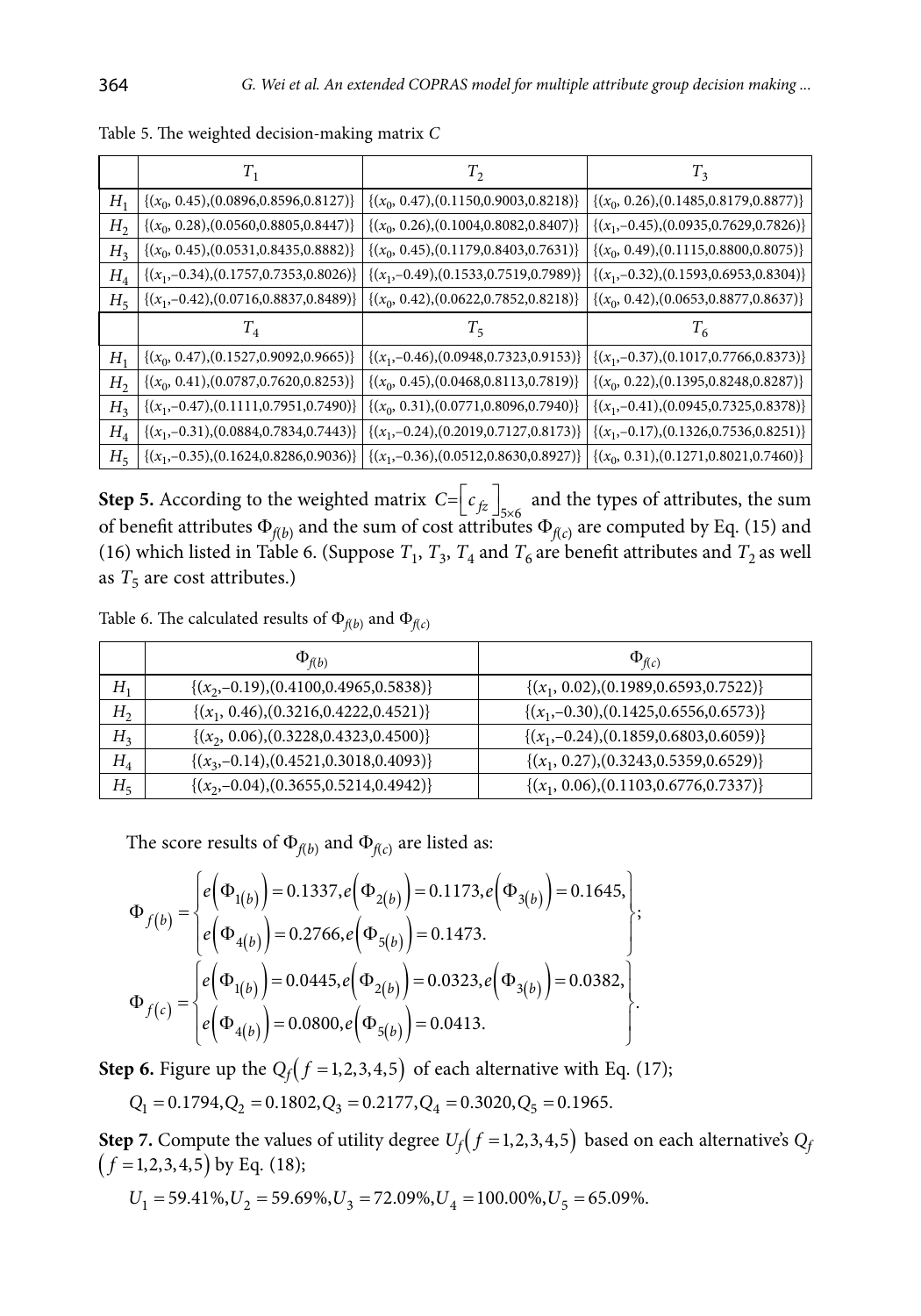**Step 8.** In terms of the magnitude of  $U_f$  the ordering of alternatives is:  $H_4 > H_3 > H_5$  $H_2$  >  $H_1$  and  $H_4$  is second to none.

## **4.2. Compare SVN2TLN-COPRAS method with aggregation operators**

In this section, we compare our proposed SVN2TLN**-**COPRAS method with SVN2TLWA operator, SVN2TLWG operator, SVN2TLHWA operator and SVN2TLHWG operator (Wu et al., 2018). Based on the attribute's weight and Table 4, the fused values by SVN2TLWA, SVN2TLWG, SVN2TLHWA and SVN2TLHWG operators are shown in Table 7.

|                | SVN2TLWA                                     | SVN2TLWG                                     |
|----------------|----------------------------------------------|----------------------------------------------|
| $H_1$          | $\{(x_3,-0.26),(0.5330,0.4354,0.4727)\}\$    | $\{(x_3,-0.35),(0.5190,0.5265,0.5571)\}\$    |
| H <sub>2</sub> | $\{(x_3,-0.30),(0.5239,0.3803,0.4073)\}\$    | $\{(x_2, 0.49), (0.4732, 0.4882, 0.4907)\}$  |
| H <sub>3</sub> | $\{(x_3, 0.24), (0.4784, 0.3843, 0.4146)\}\$ | $\{(x_3, 0.20), (0.4533, 0.4765, 0.5413)\}$  |
| $H_4$          | $\{(x_4, -0.46), (0.5117, 0.2868, 0.3687)\}$ | $\{(x_3, 0.34), (0.4618, 0.5300, 0.4769)\}$  |
| $H_5$          | $\{(x_3,-0.16),(0.5720,0.4563,0.4136)\}\$    | $\{(x_3,-0.25),(0.5209,0.5203,0.4757)\}\$    |
|                | <b>SVN2TLHWA</b>                             | SVN2TLHWG                                    |
| $H_1$          | $\{(x_3,-0.24),(0.5296,0.4538,0.4909)\}\$    | $\{(x_3,-0.32),(0.5225,0.5031,0.5363)\}\$    |
| H <sub>2</sub> | $\{(x_3,-0.22),(0.5110,0.4019,0.4241)\}\$    | $\{(x_3,-0.43), (0.4844, 0.4605, 0.4682)\}\$ |
| H <sub>3</sub> | $\{(x_3, 0.27), (0.4722, 0.4036, 0.4405)\}$  | $\{(x_3, 0.22), (0.4593, 0.4536, 0.5104)\}\$ |
| $H_4$          | $\{(x_4, -0.34), (0.4996, 0.3220, 0.3891)\}$ | $\{(x_3, 0.45), (0.4738, 0.4638, 0.4478)\}\$ |
| $H_5$          | $\{(x_3,-0.11),(0.5607,0.4697,0.4271)\}\$    | $\{(x_3,-0.21),(0.5341,0.5037,0.4605)\}\$    |

Table 7. The fused values by using some existing operator

According to the score of SVN2TLNs, we could derive the score results (Table 8).

|          | SVN2TLWA | SVN2TLWG | SVN2TLHWA | SVN2TLHWG |
|----------|----------|----------|-----------|-----------|
| $e(H_1)$ | 0.2471   | 0.2111   | 0.2431    | 0.2211    |
| $e(H_2)$ | 0.2607   | 0.2063   | 0.2600    | 0.2223    |
| $e(H_3)$ | 0.3019   | 0.2550   | 0.2959    | 0.2675    |
| $e(H_4)$ | 0.3646   | 0.2701   | 0.3642    | 0.2997    |
| $e(H_5)$ | 0.2690   | 0.2328   | 0.2669    | 0.2435    |

Table 8. Score results of alternatives *Hf*

The rankings of alternatives are collected in Table 9.

Table 9. The rankings of alternatives deriving from different methods

|                      | Order                         |
|----------------------|-------------------------------|
| SVN2TLWA             | $H_4 > H_3 > H_5 > H_2 > H_1$ |
| SVN2TLWG             | $H_4 > H_3 > H_5 > H_1 > H_2$ |
| SVN2TLHWA            | $H_4 > H_3 > H_5 > H_2 > H_1$ |
| SVN2TLHWG            | $H_4 > H_3 > H_5 > H_2 > H_1$ |
| SVN2TLN-COPRAS model | $H_4 > H_3 > H_5 > H_2 > H_1$ |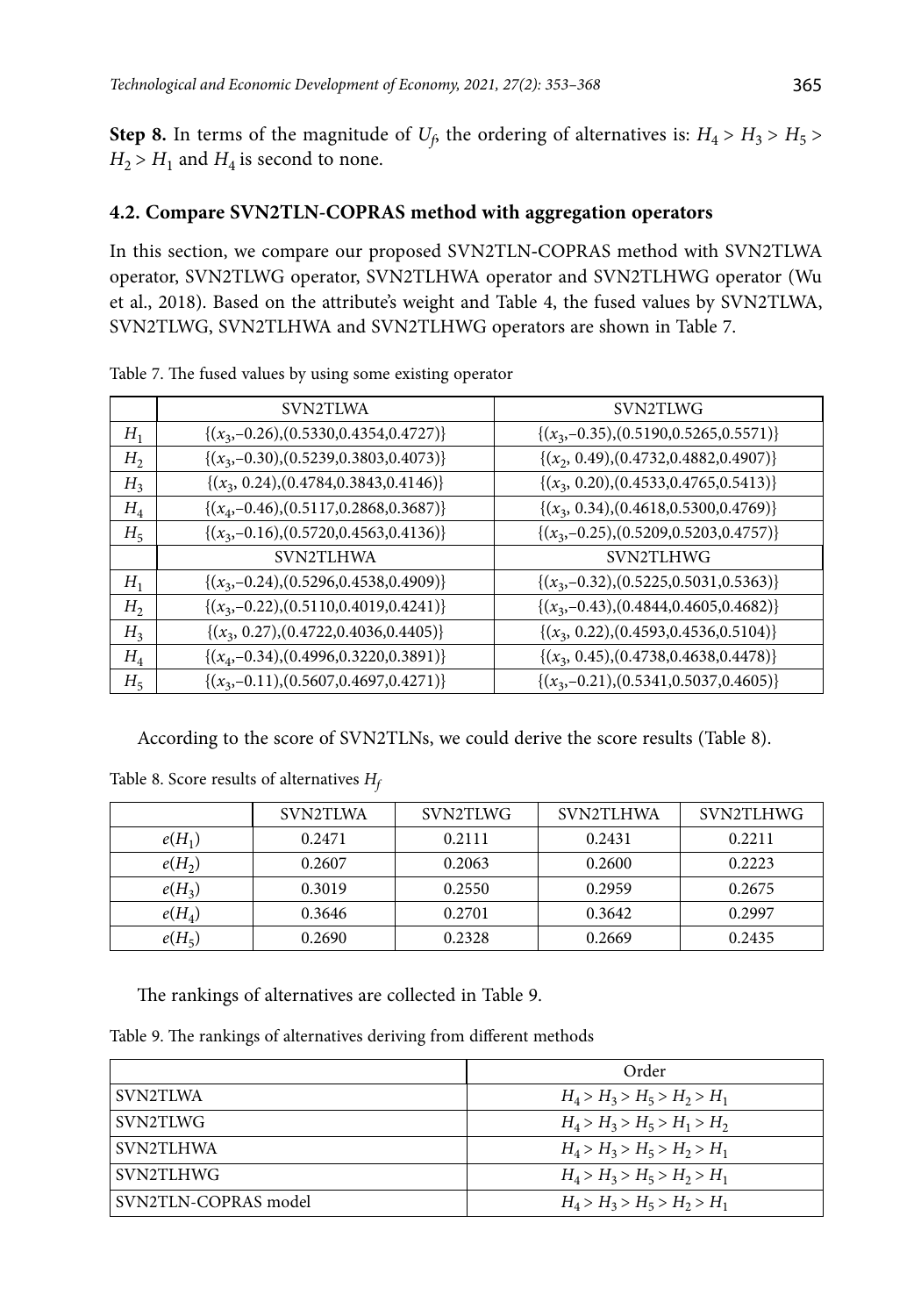From the above calculation process and the final result summary Table 9, it's easy for us to conclude that the optimal scheme is consistent, but in a slightly different order.

According to the operational formulas of these operators, we can find that the SVN2TLWA operator and SVN2TLWG operator are incapable of taking the relationship between being fused variables into account so that the integration results in practical decision problems are too rough and imprecise. Moreover, the SVN2TLHWA operator and SVN2TLHWG operator adopt parameter control to consider the relationship between integrated variables, but their operation formula is extremely complex, which will lead to excessive workload in the actual decision making, so it is difficult to be applied.

Compared our proposed model with the above mentioned operators, although the decision results are slightly different, the SVN2TLN-COPRAS model has the precious merits in settling the inconsistent attributes by computing the utility degree shown as the percentage which depicts the alternative is better or worse than others, and the decision steps of this new model are very simple and more in line with the actual decision situation for consider the conflicting attributes.

## **Conclusions**

In this paper, we develop the SVN2TLN-COPRAS model to solve the MAGDM and some basically concepts of SVN2TLSs. Firstly, we introduce the relevant knowledge about SVN2TLSs in a nutshell, such as the definition, the operation laws, a few of fused operators and so on. Then, combine the traditional COPRAS model with SVN2TLNs, and structure as well as elucidate the computing steps of the SVN2TLN-COPRAS pattern. Furthermore, in this article, we propose a method for determining attribute weights in different situations relying on the maximizing deviation method with SVN2TLNs. Last but not least, a numerical example about assessing the safety of construction project has been designed. And for further demonstrating the advantage of the new designed method, we also select a number of existed methods to have comparisons. In future research, we are committed to apply the SVN2TLN-COPRAS model to other fields so as to resolve more MAGDM problems.

#### **Acknowledgments**

The work was supported by the National Natural Science Foundation of China under Grant No. 71571128.

## **References**

- Atanassov, K. (1986). Intuitionistic fuzzy sets. *Fuzzy Sets and Systems*, *20*(1), 87–96. https://doi.org/10.1016/S0165-0114(86)80034-3
- Bekar, E. T., Cakmakci, M., & Kahraman, C. (2016). Fuzzy COPRAS method for performance measurement in total productive maintenance: A comparative analysis. *Journal of Business Economics and Management*, *17*(5), 663–684. https://doi.org/10.3846/16111699.2016.1202314
- Chen, J. Q., & Ye, J. (2017). Some Single-valued neutrosophic Dombi weighted aggregation operators for multiple attribute decision-making. *Symmetry*, *9*(6), 82. https://doi.org/10.3390/sym9060082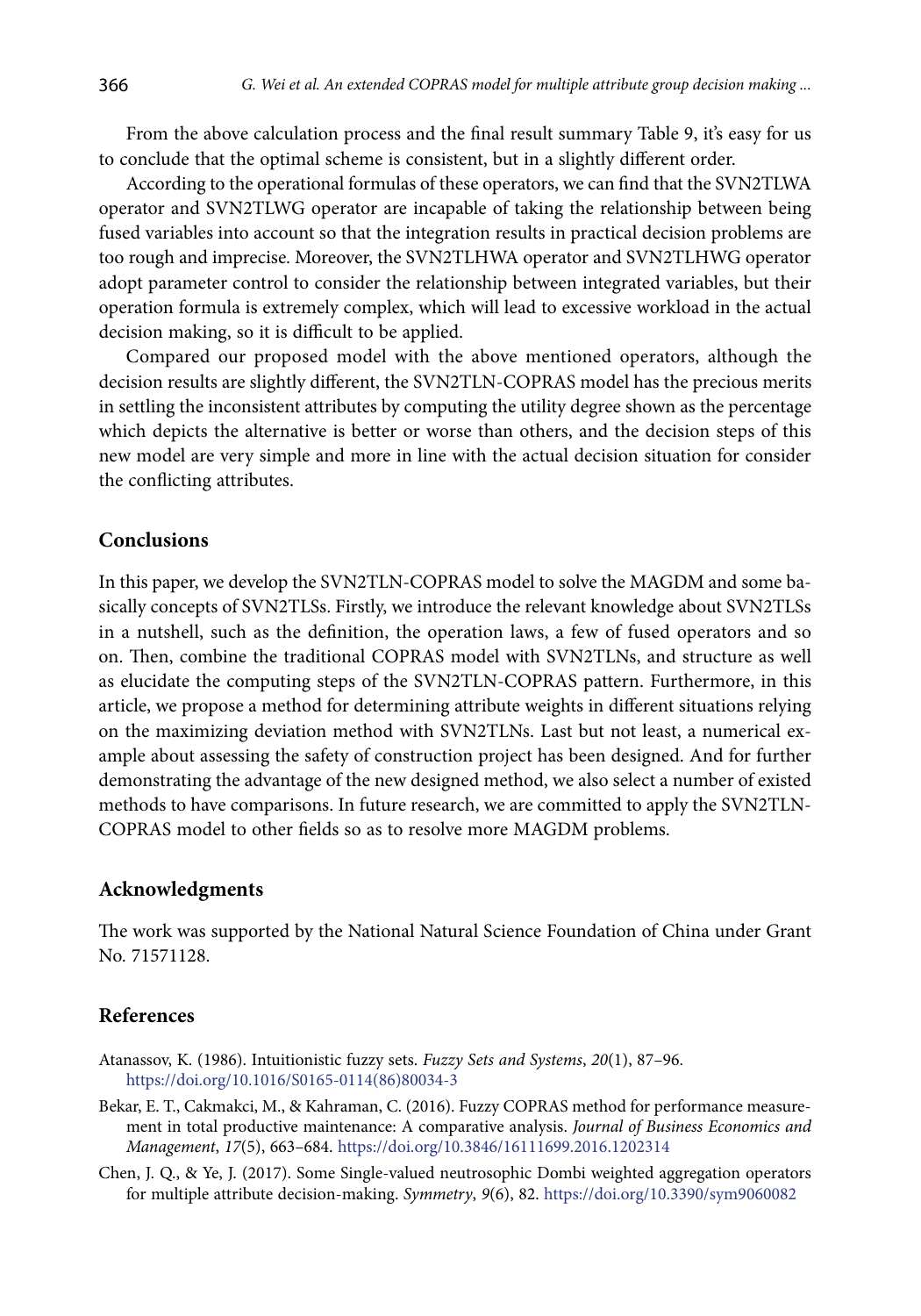- Fan, C. X., Fan, E., & Ye, J. (2018). The cosine measure of single-valued neutrosophic multisets for multiple attribute decision-making. *Symmetry*, *10*(5), 154. https://doi.org/10.3390/sym10050154
- Garg, H. (2016). A new generalized Pythagorean fuzzy information aggregation using Einstein operations and its application to decision making. *International Journal of Intelligent Systems*, *31*(9), 886–920. https://doi.org/10.1002/int.21809
- Garg, H., & Nancy. (2018). Linguistic single-valued neutrosophic prioritized aggregation operators and their applications to multiple-attribute group decision-making. *Journal of Ambient Intelligence and Humanized Computing*, *9*, 1975–1997. https://doi.org/10.1007/s12652-018-0723-5
- Gundogdu, F. K., & Kahraman, C. (2019). Spherical fuzzy sets and spherical fuzzy TOPSIS method. *Journal of Intelligent* & *Fuzzy Systems*, *36*(1), 337–352. https://doi.org/10.3233/JIFS-181401
- He, T. T., Wei, G. W., Lu, J. P., Wei, C., & Lin, R. (2019). Pythagorean 2-tuple linguistic Taxonomy method for supplier selection in medical instrument industries. *International Journal of Environmental Research and Public Health*, *16*(23), 4875. https://doi.org/10.3390/ijerph16234875
- Herrera, F., & Martinez, L. (2000). A 2-tuple fuzzy linguistic representation model for computing with words. *IEEE Transactions on Fuzzy Systems*, *8*(6), 746–752. https://doi.org/10.1109/91.890332
- Ju, D. W., Ju, Y. B., & Wang, A. H. (2018). Multiple attribute group decision making based on Maclaurin symmetric mean operator under single-valued neutrosophic interval 2-tuple linguistic environment. *Journal of Intelligent* & *Fuzzy Systems*, *34*(4), 2579–2595. https://doi.org/10.3233/JIFS-17496
- Liou, J. J. H., Tamosaitiene, J., Zavadskas, E. K., & Tzeng, G. H. (2016). New hybrid COPRAS-G MADM Model for improving and selecting suppliers in green supply chain management. *International Journal of Production Research*, *54*(1), 114–134. https://doi.org/10.1080/00207543.2015.1010747
- Mahdiraji, H. A., Arzaghi, S., Stauskis, G., & Zavadskas, E. K. (2018). A hybrid fuzzy BWM-COPRAS method for analyzing key factors of sustainable architecture. *Sustainability*, *10*(5), 1626. https://doi.org/10.3390/su10051626
- Matic, B., Jovanovic, S., Das, D. K., Zavadskas, E. K., Stevic, Z., Sremac, S., & Marinkovic, M. (2019). A new hybrid MCDM model: Sustainable supplier selection in a construction company. *Symmetry*, *11*(3), 353. https://doi.org/10.3390/sym11030353
- Podvezko, V. (2011). The comparative analysis of MCDA methods SAW and COPRAS. *Inzinerine Ekonomika-Engineering Economics*, *22*(2), 134–146. https://doi.org/10.5755/j01.ee.22.2.310
- Roy, J., Sharma, H. K., Kar, S., Zavadskas, E. K., & Saparauskas, J. (2019). An extended COPRAS model for multi-criteria decision-making problems and its application in web-based hotel evaluation and selection. *Economic Research-Ekonomska Istrazivanja*, *32*(1), 219–253. https://doi.org/10.1080/1331677X.2018.1543054
- Sahin, R., & Liu, P. D. (2016). Maximizing deviation method for neutrosophic multiple attribute decision making with incomplete weight information. *Neural Computing* & *Applications*, *27*, 2017–2029. https://doi.org/10.1007/s00521-015-1995-8
- Smarandache, F. (1999). *A unifying field in logics. Neutrosophy: Neutrosophic probability*, *set and logic*. American Research Press.
- Wang, H., Smarandache, F., Zhang, Y. Q., & Sunderraman, R. (2010). Single valued neutrosophic sets. *Multispace Multistruct*, *4*, 410–413.
- Wang, J., Gao, H., & Lu, M. (2019a). Approaches to strategic supplier selection under interval neutrosophic environment. *Journal of Intelligent* & *Fuzzy Systems*, *37*(2), 1707–1730. <https://doi.org/10.3233/JIFS-179235>
- Wang, J., Wei, G. W., & Lu, M. (2018a). TODIM method for multiple attribute group decision making under 2-tuple linguistic neutrosophic environment. *Symmetry*, *10*(10), 486. https://doi.org/10.3390/sym10100486